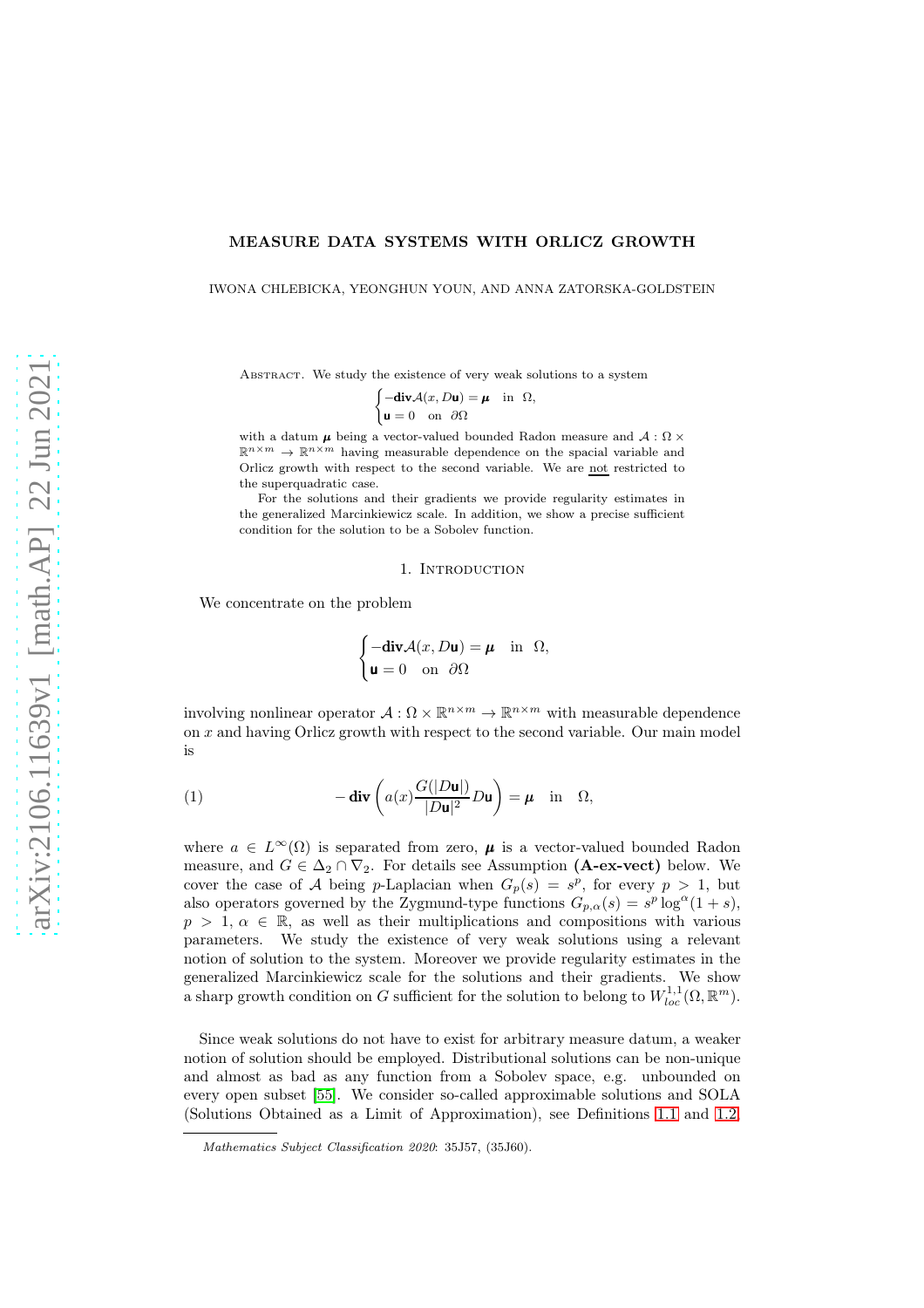respectively. Various kinds of very weak solutions to measure data nonlinear equations of power growth has been introduced since [\[7,](#page-18-0) [8\]](#page-18-1). Recently the theory has been developed in Orlicz and generalized Orlicz setting e.g. by [\[3,](#page-18-2) [15,](#page-18-3) [18,](#page-18-4) [23\]](#page-18-5). For pioneering work on the equations with Orlicz growth we refer to [\[37,](#page-19-1) [49,](#page-19-2) [56\]](#page-19-3), while for regularity to their measure data counterparts see [\[5,](#page-18-6) [10,](#page-18-7) [14,](#page-18-8) [16,](#page-18-9) [19\]](#page-18-10). The cornerstone of studies on quasilinear elliptic systems in divergence form has been laid in [\[57,](#page-20-0) [58\]](#page-20-1). Existence of weak solutions to systems with Orlicz growth was proven in [\[35\]](#page-19-4). The studies on elliptic systems involving measure data started with [\[36,](#page-19-5) [48,](#page-19-6) [53\]](#page-19-7) and were followed by preeminent works [\[32](#page-19-8)[–34\]](#page-19-9). See also [\[25,](#page-18-11) [43](#page-19-10)[–47,](#page-19-11) [59\]](#page-20-2). Simultaneously, the theory of regularity to such problems was being developed [\[4,](#page-18-12)[11,](#page-18-13)[22,](#page-18-14)[24,](#page-18-15)[30,](#page-19-12)[31,](#page-19-13)[41,](#page-19-14)[42,](#page-19-15)[51\]](#page-19-16) as well as to related vectorial problems in calculus of variation  $[6, 17, 26, 27, 29]$  $[6, 17, 26, 27, 29]$  $[6, 17, 26, 27, 29]$  $[6, 17, 26, 27, 29]$  $[6, 17, 26, 27, 29]$ . For broader overview see  $[13, 40, 50]$  $[13, 40, 50]$  $[13, 40, 50]$ .

Let us give the details about the measure data problem we study.

Essential notation. By  $\cdot$  we denote the scalar product of two vectors, i.e. for  $\xi = (\xi_1, \ldots, \xi_n) \in \mathbb{R}^n$  and  $\eta = (\eta_1, \ldots, \eta_n) \in \mathbb{R}^n$  we have  $\xi \cdot \eta = \sum_{i=1}^n \xi_i \eta_i$ ; by  $\cdot$ : – the Frobenius product of the second-order tensors, i.e. for  $\xi$  =  $[\xi_j^{\alpha}]_{j=1,...,n, \alpha=1,...,m}$  and  $\boldsymbol{\eta} = [\eta_j^{\alpha}]_{j=1,...,n, \alpha=1,...,m}$  we have

$$
\boldsymbol{\xi}:\boldsymbol{\eta}=\sum_{\alpha=1}^m\sum_{j=1}^n\xi_j^{\alpha}\eta_j^{\alpha}.
$$

By ' $\otimes$ ' we denote the tensor product of two vectors, i.e for  $\xi = (\xi_1, \ldots, \xi_n) \in \mathbb{R}^n$ and  $\eta = (\eta_1, \ldots, \eta_n) \in \mathbb{R}^n$ , we have  $\xi \otimes \eta := [\xi_i \eta_j]_{i=1,\ldots,n}$ , that is

$$
\xi \otimes \eta := \begin{pmatrix} \xi_1 \eta_1 & \xi_1 \eta_2 & \cdots & \xi_1 \eta_n \\ \xi_2 \eta_1 & \xi_2 \eta_2 & \cdots & \xi_2 \eta_n \\ \vdots & \vdots & \ddots & \vdots \\ \xi_n \eta_1 & \xi_n \eta_2 & \cdots & \xi_n \eta_n \end{pmatrix} \in \mathbb{R}^{n \times n}.
$$

Problem. Given a bounded open set  $\Omega \subset \mathbb{R}^n$ ,  $n \geq 2$ , we investigate solutions  $\mathbf{u}: \Omega \to \mathbb{R}^m$  to the problem

<span id="page-1-0"></span>(2) 
$$
\begin{cases}\n-\text{div}\mathcal{A}(x,D\mathbf{u}) = \mathbf{\mu} & \text{in } \Omega, \\
\mathbf{u} = 0 & \text{on } \partial\Omega\n\end{cases}
$$

with a datum  $\mu$  being a vector-valued bounded Radon measure and  $\mathcal{A}: \Omega \times \mathbb{R}^{n \times m} \to$  $\mathbb{R}^{n \times m}$  which satisfies growth and coercivity conditions expressed by the means of an N-function G. We admit G being a Young function such that  $g = G'$  satisfies the following condition

<span id="page-1-1"></span>(3) 
$$
0 < i_g = \inf_{t > 0} \frac{tg'(t)}{g(t)} \le \sup_{t > 0} \frac{tg'(t)}{g(t)} = s_g < \infty.
$$

We consider a problem [\(2\)](#page-1-0) under the following regime.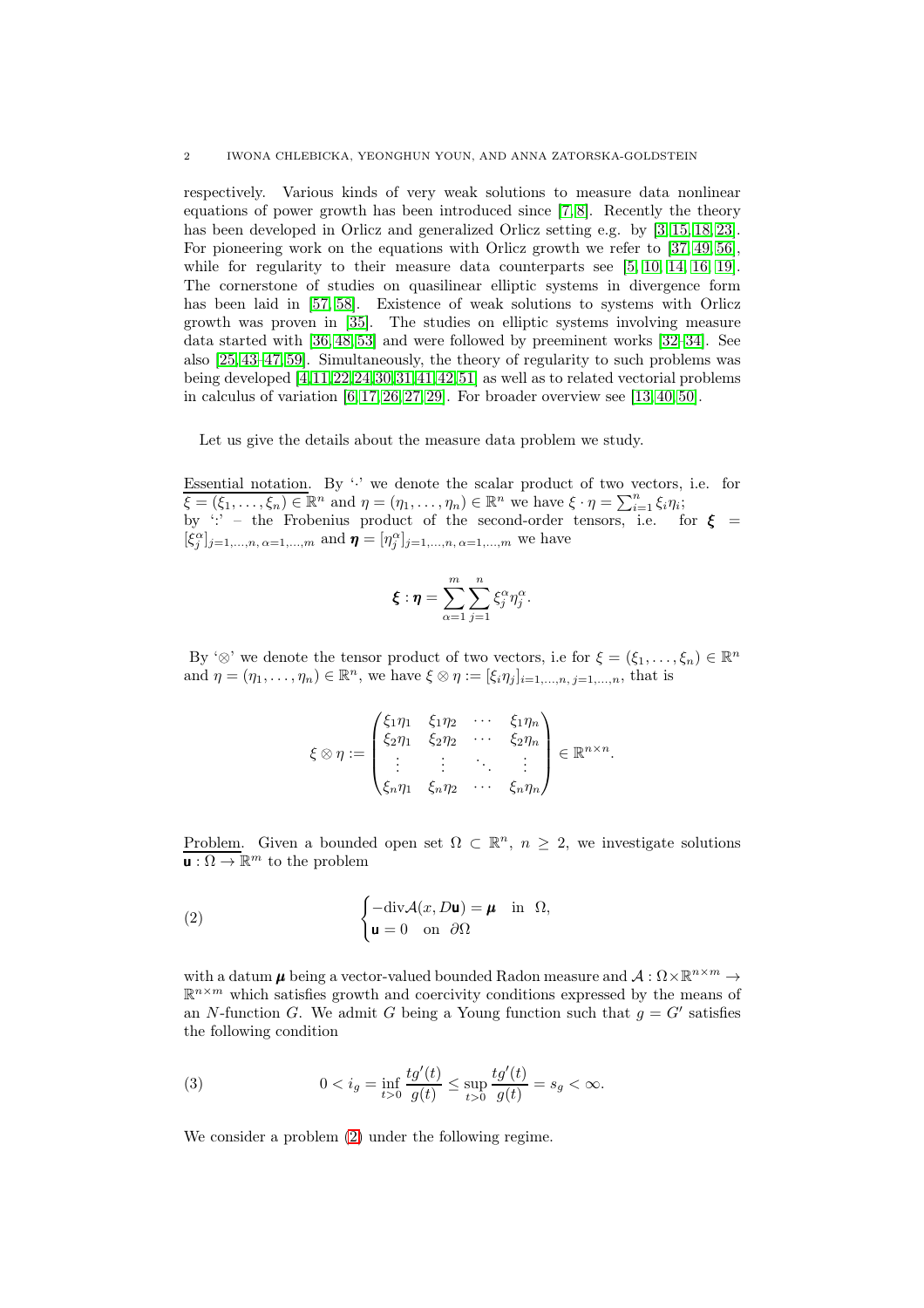Assumption (A-ex-vect). Assume that  $A: \Omega \times \mathbb{R}^{n \times m} \to \mathbb{R}^{n \times m}$  is strictly monotone in the sense that

<span id="page-2-6"></span>(4) 
$$
(\mathcal{A}(x,\xi)-\mathcal{A}(x,\eta)):(\xi-\eta)>0 \quad \text{whenever } \xi \neq \eta.
$$

Moreover, suppose that  $A(x, 0) = 0$  and A satisfies the following growth and coercivity conditions

<span id="page-2-5"></span>(5) 
$$
\begin{cases} \mathcal{A}(x,\xi) : \xi \ge c_1^A G(|\xi|), \\ |\mathcal{A}(x,\xi)| \le c_2^A \left( g(|\xi|) + b(x) \right) \end{cases}
$$

for a.a.  $x \in \Omega$ , all  $\xi \in \mathbb{R}^{n \times m}$ , and some  $b \in L^{\tilde{G}}(\Omega)$ . Furthermore, we require A to satisfy

<span id="page-2-2"></span>(6) 
$$
\mathcal{A}(x,\xi):((\mathsf{Id}-w\otimes w)\xi)\geq 0
$$

for a.a.  $x \in \Omega$ , all  $\xi \in \mathbb{R}^{n \times m}$ , and every vector  $w \in \mathbb{R}^m$  with  $|w| \leq 1$ .

Condition [\(6\)](#page-2-2) comes from [\[34\]](#page-19-9). It is satisfied by any  $\mathcal{A}(x,\xi) = \alpha(x,\xi)\xi$  where  $\alpha$ is a real valued non-negative function, which justifies to call system involving it as quasidiagonal. In particular, it is satisfied in the case of  $p$ -Laplacian or [\(1\)](#page-0-0). By now [\(6\)](#page-2-2) is a typical assumption in the analysis of elliptic systems. We use it to control the energy of approximate solutions, e.g. in order to get uniform a priori estimates.

We shall deal with two kinds of very weak solutions obtained in the approximating procedure that differ in the expected regularity and the required convergence of approximate problems.

<span id="page-2-0"></span>**Definition 1.1** (Approximable solution). A vector valued map  $\mathbf{u} \in \mathcal{T}^{1, G}(\Omega, \mathbb{R}^m)$ is called an approximable solution to  $(2)$  under the regime of Assumption (A-exvect), if there exists a sequence  $(\mathbf{u}_h) \subset W^{1,G}(\Omega,\mathbb{R}^m)$  of local energy solutions to the systems

(7) 
$$
-\operatorname{div} \mathcal{A}(x, D\mathbf{u}_h) = \boldsymbol{\mu}_h
$$

such that

<span id="page-2-4"></span><span id="page-2-3"></span>
$$
\mathbf{u}_h \to \mathbf{u} \quad \text{and} \quad \mathcal{A}(x, D\mathbf{u}_h) \to \mathcal{A}(x, D\mathbf{u}) \quad \text{a.e. in } \Omega
$$

and  $(\mu_h) \subset L^{\infty}(\Omega, \mathbb{R}^m)$  is a sequence of maps that converges to  $\mu$  weakly in the sense of measures and satisfies

(8) 
$$
\limsup_{h} |\boldsymbol{\mu}_h|(B) \leq |\boldsymbol{\mu}|(B) \quad \text{for every ball } B \subset \Omega.
$$

<span id="page-2-1"></span>**Definition 1.2** (SOLA). A vector valued map  $\mathbf{u} \in W_0^{1,1}(\Omega,\mathbb{R}^m)$  such that  $\int_{\Omega} g(|D\mathbf{u}|) dx < \infty$  is called a SOLA to [\(2\)](#page-1-0) under the regime of Assumption (A**ex-vect**), if there exists a sequence  $(\mathbf{u}_h) \subset W^{1,G}(\Omega,\mathbb{R}^m)$  of local energy solutions to the systems [\(7\)](#page-2-3) such that

$$
\mathbf{u}_h \to \mathbf{u} \quad \text{ locally in} \quad W^{1,1}(\Omega, \mathbb{R}^m)
$$

and  $(\mu_h) \subset L^{\infty}(\Omega, \mathbb{R}^m)$  is a sequence of maps that converges to  $\mu$  weakly in the sense of measures and satisfies [\(8\)](#page-2-4).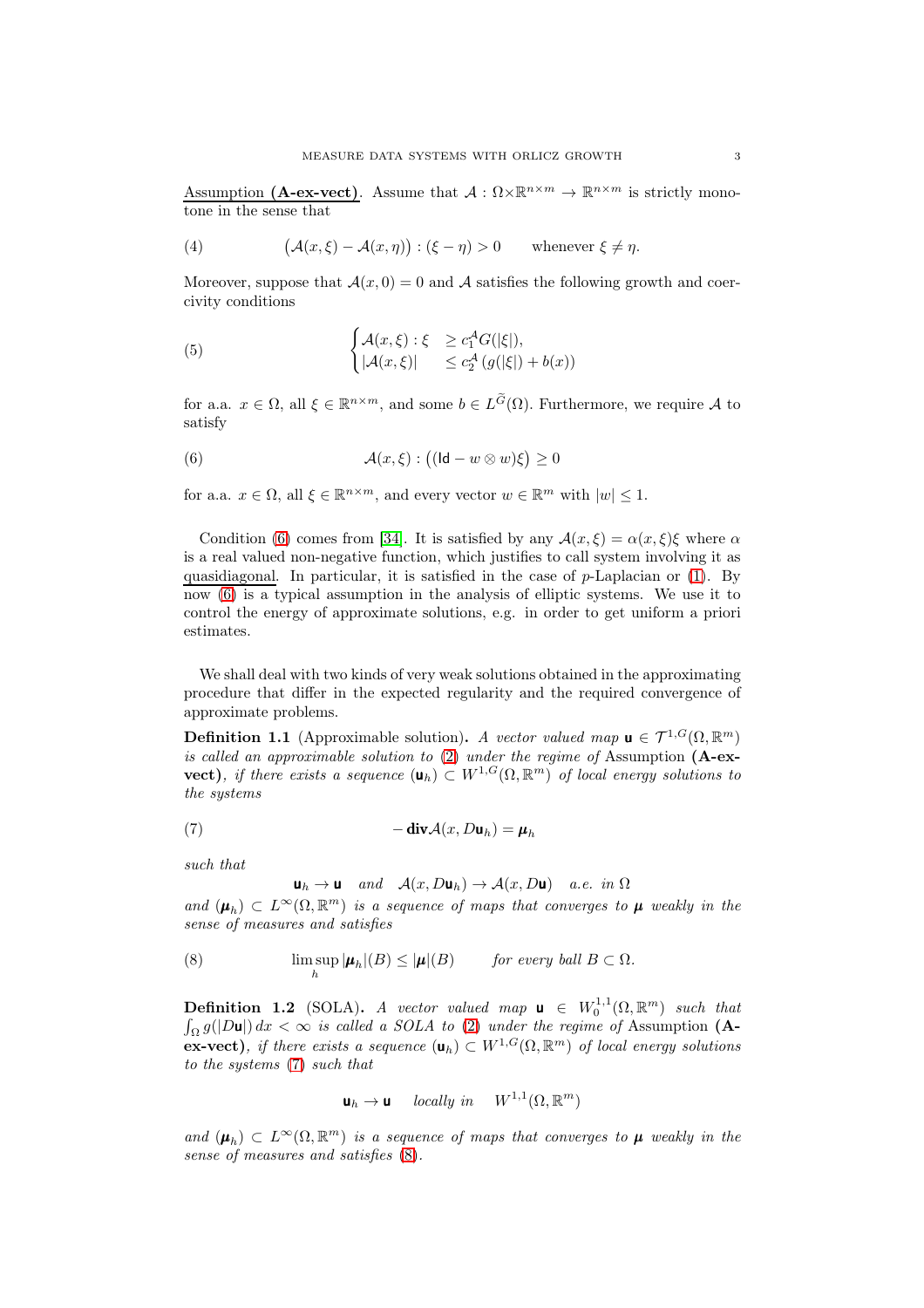### 4 IWONA CHLEBICKA, YEONGHUN YOUN, AND ANNA ZATORSKA-GOLDSTEIN

Observe that the above approximation property immediately implies that a SOLA  $\boldsymbol{\mu}$  is a distributional solution to [\(2\)](#page-1-0), that is,

$$
\int_{\Omega} \mathcal{A}(x, D\mathbf{u}): D\boldsymbol{\varphi} \, dx = \int \boldsymbol{\varphi} \, d\boldsymbol{\mu} \qquad \text{for every } \boldsymbol{\varphi} \in C_0^{\infty}(\Omega, \mathbb{R}^m).
$$

For  $G_n$  being a Sobolev conjugate to G given by [\(26\)](#page-7-0) let us define

(9) 
$$
\vartheta_n(t) := \frac{G_n(t^{\frac{1}{n'}})}{t} \quad \text{and} \quad \theta_n(t) := \frac{t}{G_n^{-1}(t)^{n'}}.
$$

Let us state a result on existence and Marcinkiewicz regularity of approximable solutions to problems with general structure. We distinguish two cases related to different Sobolev-type embeddings for slowly and fast growing G described in Section [2.4,](#page-7-1) see [\(23\)](#page-7-2).

<span id="page-3-1"></span>Theorem 1. If a vector field A satisfies Assumption (A-ex-vect) and  $\mu \in$  $\mathcal{M}(\Omega,\mathbb{R}^m)$ , then there exists an approximable solution  $\mathbf{u} \in \mathcal{T}_0^{1,G}(\Omega,\mathbb{R}^m)$  to [\(2\)](#page-1-0) for which

(10) 
$$
\int_{\Omega} g(|D\mathbf{u}|) \leq c|\boldsymbol{\mu}|(\Omega) \quad \text{with some} \quad c = c(\text{data}) > 0.
$$

Moreover

<span id="page-3-3"></span>(11) 
$$
\int_{\Omega} \mathcal{A}(x, D\mathbf{u}): D\boldsymbol{\varphi} dx = \int_{\Omega} \boldsymbol{\varphi} d\boldsymbol{\mu} \quad \text{for any } \boldsymbol{\varphi} \in W_0^{1, \infty}(\Omega, \mathbb{R}^m).
$$

Furthermore the following assertions hold true.

- (i) If G grows so fast that  $(23)_2$  $(23)_2$  holds for  $\sigma = n$ , approximable solution **u** is a weak solution and  $\mathbf{u} \in W_0^{1,G}(\Omega,\mathbb{R}^m) \subset L^\infty(\Omega)$ .
- (ii) If G grows so slowly that  $(23)_1$  $(23)_1$  holds, we have

(12) 
$$
|\mathbf{u}| \in L^{\vartheta_n(\cdot),\infty}(\Omega) \quad \text{and} \quad |D\mathbf{u}| \in L^{\theta_n(\cdot),\infty}(\Omega).
$$

In order to prove that approximable solutions are Sobolev functions we need to impose a growth condition on G. Let us take  $H_n$  defined in [\(26\)](#page-7-0) with  $\sigma = n$  and denote

<span id="page-3-0"></span>
$$
\Psi_n(t) = \frac{G(t)}{H_n(t)^{n'}}.
$$

Note that  $\Psi_n = \theta_n \circ G$ .

<span id="page-3-2"></span>**Theorem 2.** Suppose a vector field A satisfies Assumption (A-ex-vect),  $\mu \in$  $\mathcal{M}(\Omega,\mathbb{R}^m)$  and G grows fast enough to satisfy

(13) 
$$
\int^{\infty} \frac{dt}{\Psi_n(t)} < \infty.
$$

Then each approximable solution **u** to [\(2\)](#page-1-0) satisfies **u**  $\in$   $W^{1,1}(\Omega,\mathbb{R}^m)$  and  $\int_{\Omega} g(|D\mathbf{u}|) dx < \infty$ , hence it is a SOLA.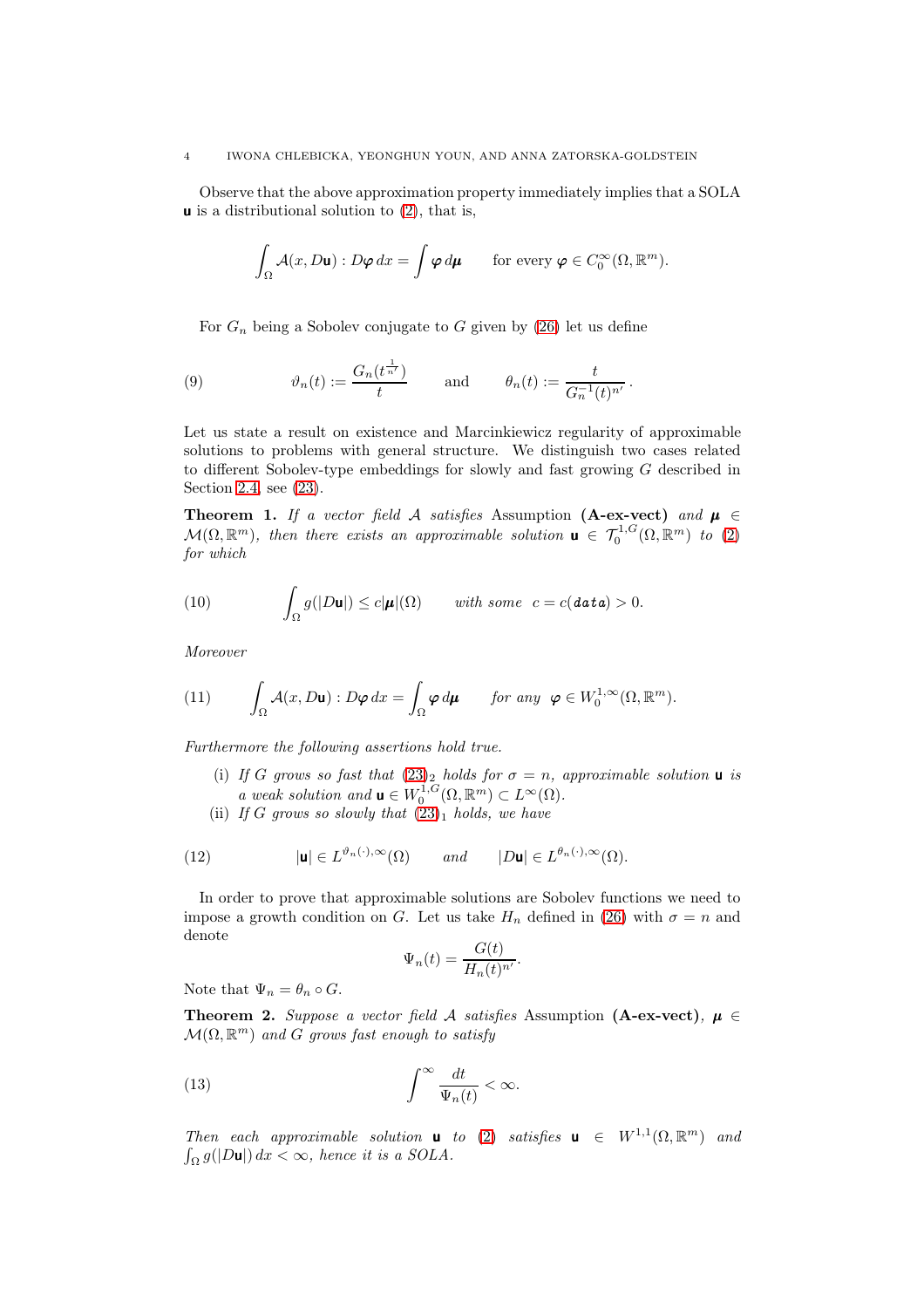Corollary 1.3. Suppose a vector field A satisfies Assumption (A-ex-vect),  $\mu \in$  $\mathcal{M}(\Omega,\mathbb{R}^m)$  and G grows fast enough to satisfy [\(13\)](#page-3-0), then there exists a SOLA to [\(2\)](#page-1-0) and it shares Marcinkiewicz-type regularity of (i)-(ii) of Theorem [1.](#page-3-1)

**Remark 1.4** (Sharpness). Condition [\(13\)](#page-3-0) in the case of  $G(t) = t^p$ ,  $p > 1$  reads  $p > 2-1/n$ , cf. [\[8\]](#page-18-1). This bound cannot be extended even in the case of an equation. Indeed, it is enough to consider the fundamental solution, i.e.  $\bar{u} = |x|^{\frac{p-n}{p-1}}$  being distributional solution to  $-\Delta_p \bar{u} = \delta_0$  with  $1 < p < n$  and  $\delta_0$  being a Dirac delta. It has locally integrable gradient if and only if  $p > 2-1/n$ . For the Orlicz counterpart of this fact see [\[19,](#page-18-10) Corollary 2.4].

Remark 1.5 (Regularity). Known method giving precise information on very solutions to measure data systems of a form [\(2\)](#page-1-0) and power growth are potential estimates, see [\[40,](#page-19-19) [42\]](#page-19-15). For an Orlicz growing operator of quasidiagonal structure and superquadratic growth [\[20\]](#page-18-20) provides an estimate on the solution by the means of potential of a Wolff type for and its regularity consequences including precise continuity and Hölder continuity criteria.

Our methods. The general outline of our proof of existence bases on the approximate procedure coming from pioneering papers [\[7,](#page-18-0)[8\]](#page-18-1) on very weak solutions and the already classical reasoning for measure data systems [\[32\]](#page-19-8). However, general growth of our operator require more delicate approach. Let us recall that we do not have to impose any growth conditions from below for the existence of approximable solutions. In order to obtain certain a priori estimates we employ ideas of a very recent paper [\[4\]](#page-18-12). Getting regularity in the Marcinkiewicz-type scale is proven by applying optimal Orlicz-Sobolev embedding as in the proof in [\[23\]](#page-18-5) for scalar Orlicz problems. In order to find a sufficient condition for the solution to be a Sobolev function we use the method of [\[10\]](#page-18-7).

# 2. Preliminaries

2.1. Notation. In the following, we shall adopt the customary convention of denoting by c a constant that may vary from line to line. Sometimes to skip rewriting a constant, we use  $\leq$ . By  $a \approx b$ , we mean  $a \leq b$  and  $b \leq a$ . To stress the dependence of the intrinsic constants on the parameters of the problem, we write  $\leq_{data}$ or  $\approx_{\text{data}}$ . We make use of the truncation operators at the level k. One-dimensional version is denoted by  $T_k : \mathbb{R} \to \mathbb{R}$  and given by  $T_k(f) := \min \left\{1, \frac{k}{|f|}\right\}$  $f$ , while multi-dimesional one  $T_k : \mathbb{R}^m \to \mathbb{R}^m$  is defined as follows

(14) 
$$
T_k(\boldsymbol{\xi}) := \min \left\{ 1, \frac{k}{|\boldsymbol{\xi}|} \right\} \boldsymbol{\xi}.
$$

Then, of course,  $DT_k : \mathbb{R}^m \to \mathbb{R}^m$  is given by

<span id="page-4-0"></span>(15) 
$$
DT_k(\boldsymbol{\xi}) = \begin{cases} \text{Id} & \text{if } |\boldsymbol{\xi}| \leq k, \\ \frac{k}{|\boldsymbol{\xi}|} \left( \text{Id} - \frac{\boldsymbol{\xi} \otimes \boldsymbol{\xi}}{|\boldsymbol{\xi}|^2} \right) & \text{if } |\boldsymbol{\xi}| > k. \end{cases}
$$

To describe ellipticity of a vector field A, we make use of a function  $V: \mathbb{R}^{n \times m} \to$  $\mathbb{R}^{n \times m}$ 

(16) 
$$
\mathcal{V}(\xi) = \left(\frac{g(|\xi|)}{|\xi|}\right)^{1/2}\xi.
$$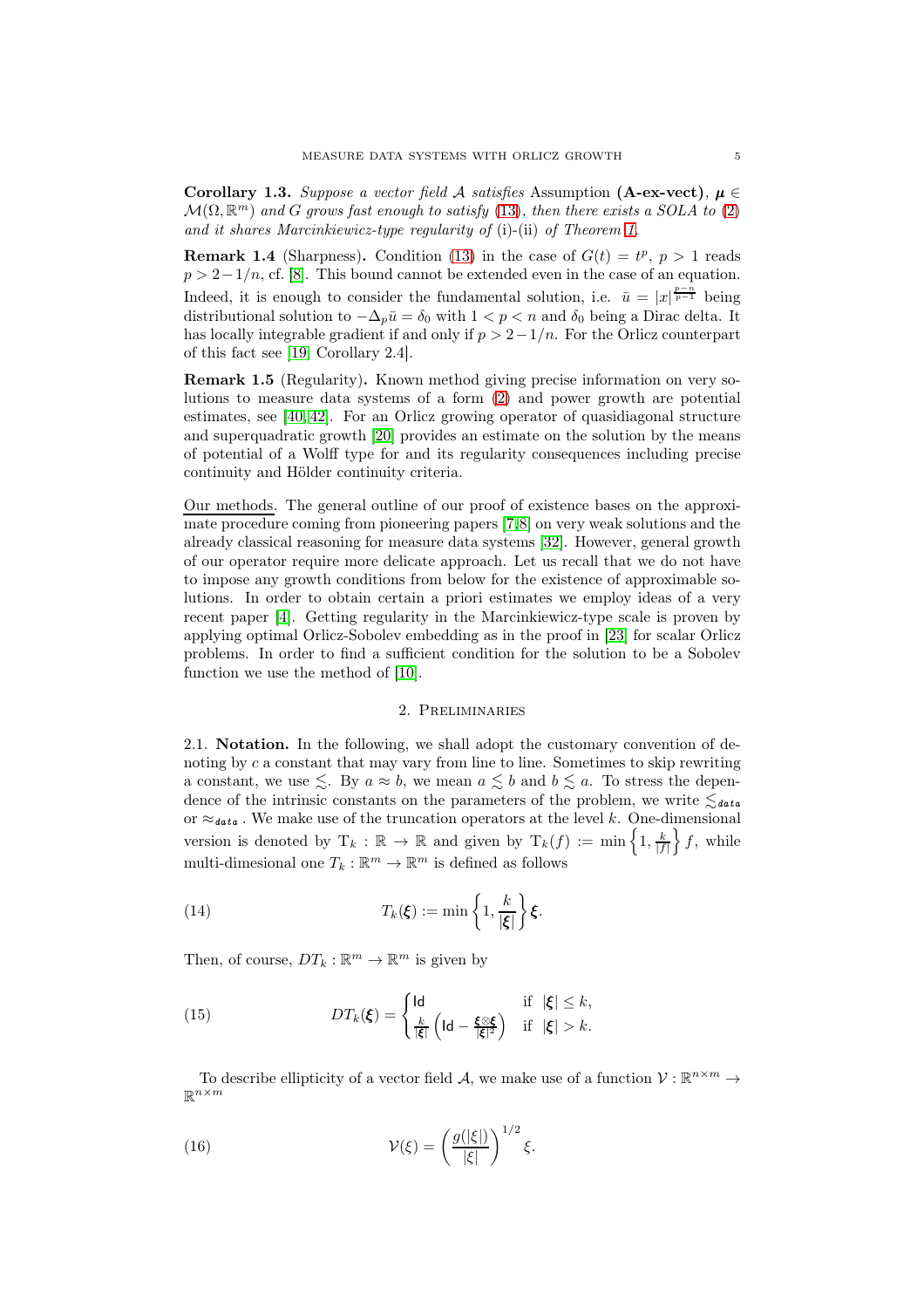For the case of referring to the dependence of some quantities on the parameters of the problem, we collect them as

$$
\mathbf{data} = \mathbf{data}(c_1^{\mathcal{A}}, c_2^{\mathcal{A}}, i_g, s_g, ||b||_{L^{\widetilde{\mathcal{G}}}}, n, m).
$$

Note that  $c_1^{\mathcal{A}}, c_2^{\mathcal{A}}, b$  are given by [\(5\)](#page-2-5),  $i_g, s_g$  describe the growth of  $g$  – see [\(3\)](#page-1-1), while  $n, m$  are dimensions of the system we consider.

2.2. Basic definitions. References for this section are [\[39,](#page-19-21) [54\]](#page-19-22).

We say that a function  $G : [0, \infty) \to [0, \infty]$  is a Young function if it is convex, vanishes at 0, and is neither identically equal to 0, nor to infinity. A Young function G which is finite-valued, vanishes only at 0 and satisfies the additional growth conditions

$$
\lim_{t \to 0} \frac{G(t)}{t} = 0 \quad \text{and} \quad \lim_{t \to \infty} \frac{G(t)}{t} = \infty
$$

is called an N-function. The complementary function  $\tilde{G}$  (called also the Young conjugate, or the Legendre transform) to a nondecreasing function  $G : [0, \infty) \rightarrow$  $[0, \infty)$  is given by the following formula

$$
\widetilde{G}(s):=\sup_{t>0}(s\cdot t-G(t)).
$$

If G is a Young function, so is  $\tilde{G}$ . If G is an N-function, so is  $\tilde{G}$ .

Having Young functions  $G, \widetilde{G}$ , we are equipped with Young's inequality reading as follows

(17) 
$$
ts \le G(t) + G(s) \quad \text{for all} \quad s, t \ge 0.
$$

We say that a function  $G : [0, \infty) \to [0, \infty)$  satisfies  $\Delta_2$ -condition if there exist  $c_{\Delta_2}$ ,  $t_0 > 0$  such that  $G(2t) \leq c_{\Delta_2} G(t)$  for  $t > t_0$ . We say that G satisfy  $\nabla_2$ -condition if  $\widetilde{G} \in \Delta_2$ . Note that it is possible that G satisfies only one of the conditions  $\Delta_2/\nabla_2$ . For instance, for  $G(t) = ((1+|t|)\log(1+|t|)-|t|) \in \Delta_2$ , its complementary function is  $G(s) = (\exp(|s|) - |s| - 1) \notin \Delta_2$ . See [\[54,](#page-19-22) Section 2.3, Theorem 3] for equivalence of various definitions of these conditions and [\[18,](#page-18-4) [28\]](#page-19-23) for illustrating the subtleties. In particular,  $G \in \Delta_2 \cap \nabla_2$  if and only if  $1 < i_G \le s_G < \infty$ . This assumption implies a comparison with power-type functions i.e.  $\frac{G(t)}{t^{i_G}}$  is non-decreasing and  $G(t)$  $\frac{G(t)}{t^{s}G}$  is non-increasing, but it is stronger than being sandwiched between power functions.

<span id="page-5-0"></span>**Lemma 2.1.** If an N-function  $G \in \Delta_2 \cap \nabla_2$ , then  $g(t)t \approx G(t)$  and  $\widetilde{G}(g(t)) \approx G(t)$ with the constants depending only on the growth indexes of  $G$ , that is  $i_G$  and  $s_G$ . Moreover,  $g^{-1}(2t) \le cg^{-1}(t)$  with  $c = c(i_G, s_G)$ .

Due to Lemma [2.1](#page-5-0) and [\[30,](#page-19-12) Lemmas 3 and 21], we have the following relations. **Lemma 2.2.** If G is an N-function of class  $C^2((0,\infty)) \cap C([0,\infty))$ , g satisfies [\(3\)](#page-1-1), and A satisfies [\(5\)](#page-2-5), then for every  $\xi, \eta \in \mathbb{R}^{n \times m}$  it holds

$$
(18)\quad (\mathcal{A}(x,\xi)-\mathcal{A}(x,\eta)):(\xi-\eta) \gtrsim_{\mathit{data}} \frac{g(|\xi|+|\eta|)}{|\xi|+|\eta|}|\xi-\eta|^2 \approx_{\mathit{data}} |\mathcal{V}(\xi)-\mathcal{V}(\xi)|^2,
$$

and

(19) 
$$
g(|\xi|+|\eta|)|\xi-\eta| \approx_{\text{data}} G^{\frac{1}{2}}(|\xi|+|\eta|)|\mathcal{V}(\xi)-\mathcal{V}(\eta)|.
$$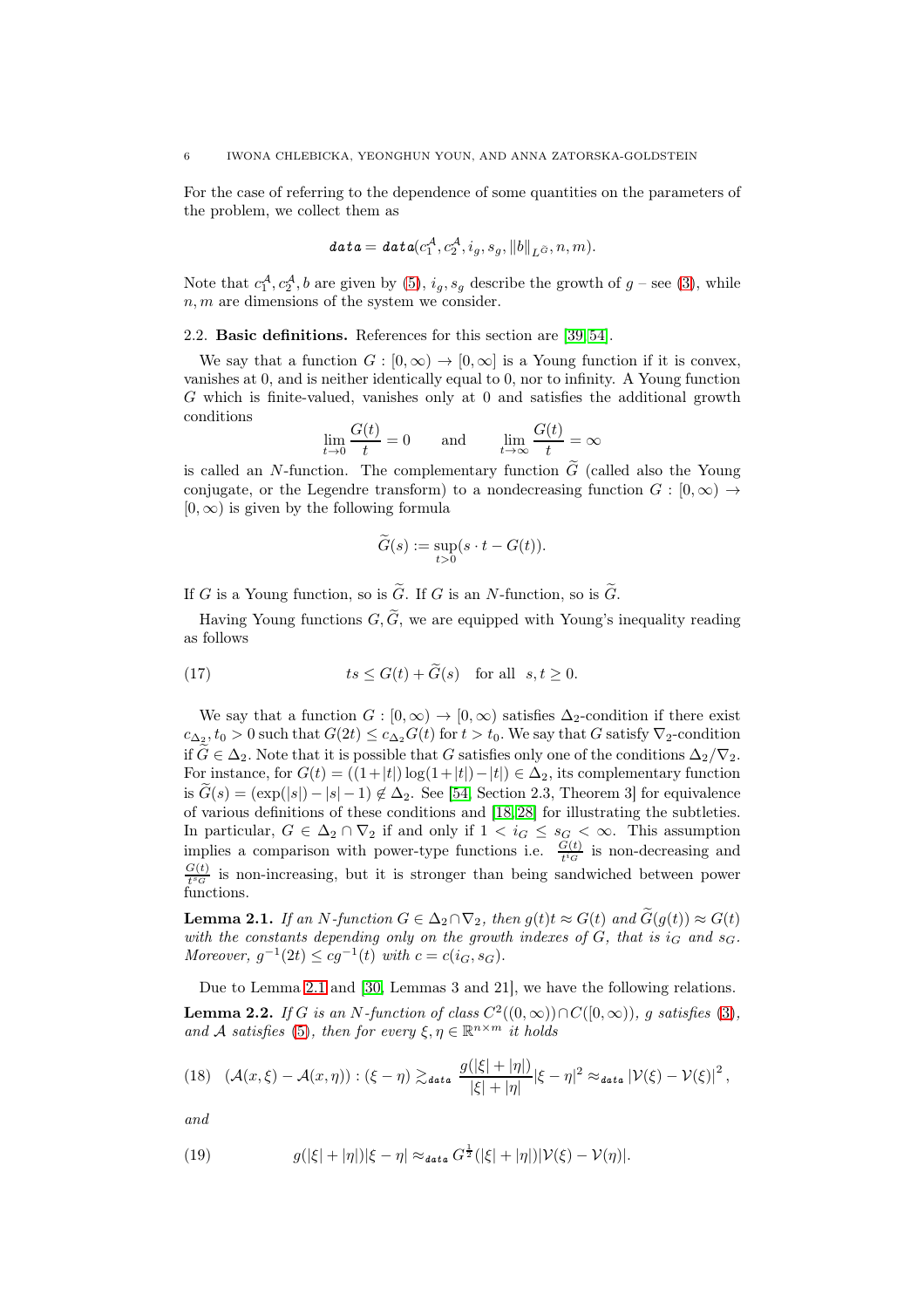2.3. Orlicz spaces. Basic reference for this section is [\[1\]](#page-18-21), where the theory of Orlicz spaces is presented for scalar functions. The proofs for functions with values in  $\mathbb{R}^m$  can be obtained by obvious modifications.

We study the solutions to PDEs in the Orlicz-Sobolev spaces equipped with a modular function  $G \in C^1((0,\infty))$  – a strictly increasing and convex function such that  $G(0) = 0$  and satisfying [\(3\)](#page-1-1). Let us define a modular

(20) 
$$
\varrho_{G,U}(\boldsymbol{\xi}) = \int_U G(|\boldsymbol{\xi}|) dx.
$$

For any bounded  $\Omega \subset \mathbb{R}^n$ , by Orlicz space  $L^G(\Omega, \mathbb{R}^m)$ , we understand the space of measurable functions endowed with the Luxemburg norm

<span id="page-6-0"></span>
$$
||\mathbf{f}||_{L^{G}(\Omega,\mathbb{R}^m)} = \inf \left\{ \lambda > 0 : \ \varrho_{G,\Omega} \left( \frac{1}{\lambda} |\mathbf{f}| \right) \leq 1 \right\}.
$$

The counterpart of the Hölder inequality in Orlicz spaces reads

(21) 
$$
\|\mathbf{f}\mathbf{g}\|_{L^1(\Omega,\mathbb{R}^m)} \leq 2\|\mathbf{f}\|_{L^G(\Omega,\mathbb{R}^m)}\|\mathbf{g}\|_{L^{\widetilde{G}}(\Omega,\mathbb{R}^m)}
$$

for all  $\mathbf{f} \in L^G(\Omega, \mathbb{R}^m)$  and  $\mathbf{g} \in L^{\widetilde{G}}(\Omega, \mathbb{R}^m)$ .

We define the Orlicz-Sobolev space  $W^{1,G}(\Omega,\mathbb{R}^m)$  as follows

$$
W^{1,G}(\Omega,\mathbb{R}^m)=\Big\{\mathbf{f}\in W^{1,1}_{loc}(\Omega,\mathbb{R}^m):\ \ |\mathbf{f}|,|D\mathbf{f}|\in L^G(\Omega,\mathbb{R}^m)\Big\},
$$

where the gradient is understood in the distributional sense, endowed with the norm

$$
\|\mathbf{f}\|_{W^{1,G}(\Omega,\mathbb{R}^m)} = \inf \left\{\lambda > 0: \ \varrho_{G,\Omega}\left(\frac{1}{\lambda}|\mathbf{f}|\right) + \varrho_{G,\Omega}\left(\frac{1}{\lambda}|D\mathbf{f}|\right) \leq 1\right\}
$$

and by  $W_0^{1,G}(\Omega,\mathbb{R}^m)$  we denote the closure of  $C_c^{\infty}(\Omega,\mathbb{R}^m)$  under the above norm.

We write that  $\mathbf{u} \in \mathcal{T}_0^{1,G}(\Omega;\mathbb{R}^m)$  if for every  $t > 0$  it holds that  $T_t(\mathbf{u}) \in$  $W_0^{1,G}(\Omega,\mathbb{R}^m)$ . Let us note that if  $\mathbf{u} \in \mathcal{T}_0^{1,G}(\Omega,\mathbb{R}^m)$ , then there exists a (unique) measurable function  $\mathbf{Z}_{\mathbf{u}} : \Omega \to \mathbb{R}^{n \times m}$  such that

<span id="page-6-1"></span>(22) 
$$
DT_t(\mathbf{u}) = \mathbf{Z}_{\mathbf{u}} \text{ a.e. in } \{|\mathbf{u}| < t\}
$$

for every  $t > 0$ . This is a consequence of [\[7,](#page-18-0) Lemma 2.1]. One has that  $u \in$  $W_0^{1,G}(\Omega,\mathbb{R}^m)$  if and only if  $u \in \mathcal{T}_0^{1,G}(\Omega,\mathbb{R}^m)$  and  $\mathbf{Z}_\mathbf{u} \in L^G(\Omega,\mathbb{R}^{n \times m})$ . In the latter case,  $\mathbf{Z}_{\mathbf{u}} = D\mathbf{u}$  a.e. in  $\Omega$ . With an abuse of notation, for every  $\mathbf{u} \in \mathcal{T}_0^{1, G}(\Omega, \mathbb{R}^{n \times m})$ we denote  $Z_{\mathsf{u}}$  simply by Du throughout.

We will use that if G is an N-function, a bounded sequence in  $L^G(\Omega, \mathbb{R}^{n \times m})$ is uniformly integrable in  $L^1(\Omega;\mathbb{R}^n)$ , which can be interpreted by the classical Dunford-Pettis' theorem.

<span id="page-6-2"></span>**Theorem 3** (Dunford-Pettis). A family  ${U_k}_k$  of measurable functions is uniformly integrable in  $L^1(\Omega;\mathbb{R}^n)$  if and only if it is relatively compact in the weak topology.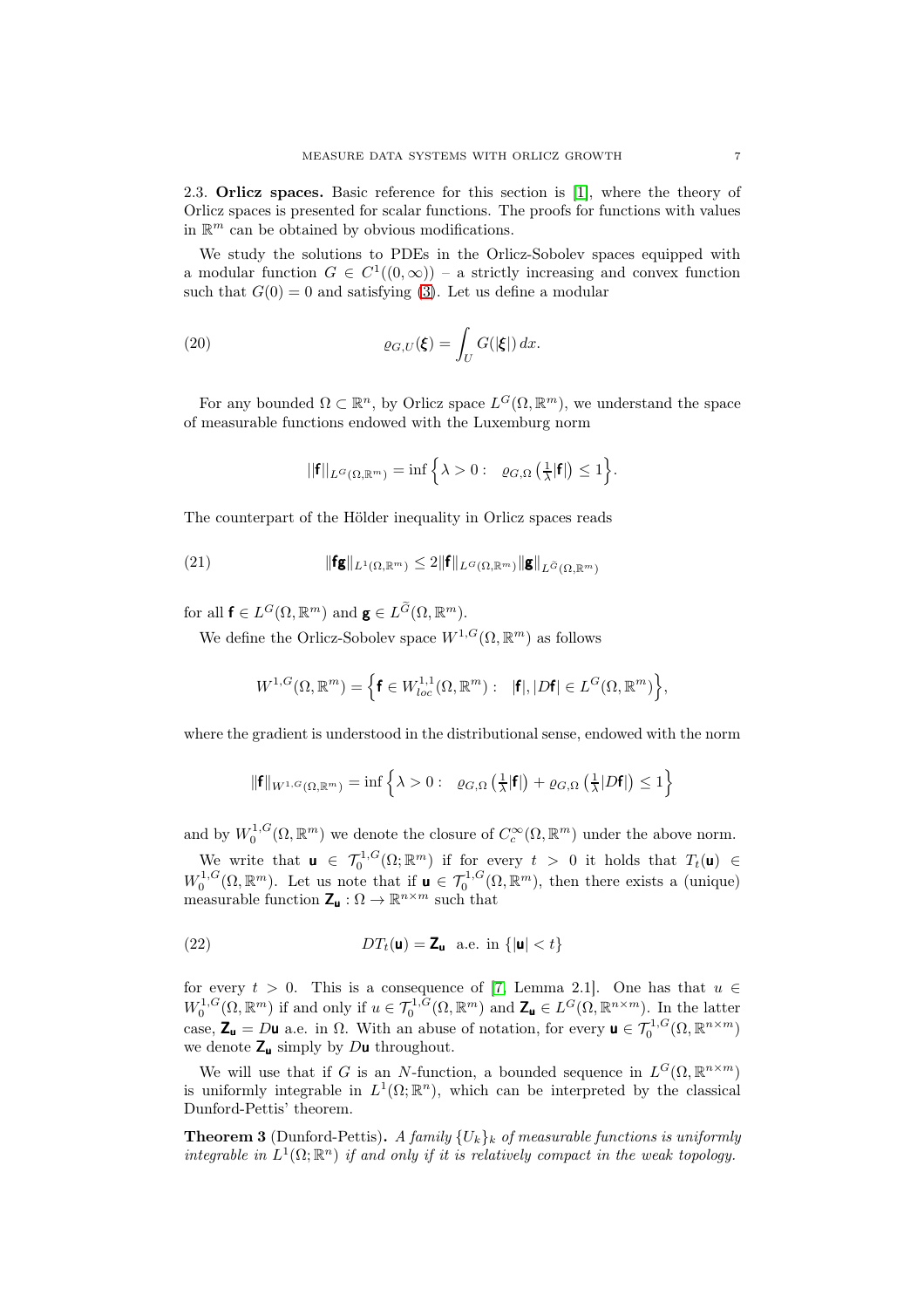<span id="page-7-1"></span>2.4. Embeddings. For Sobolev–Orlicz spaces expected embedding theorems hold true. We apply [\[4,](#page-18-12) Theorem 4.1]. For this we consider  $\sigma \geq n$  and we distinguish two possible behaviours of G

<span id="page-7-2"></span>(23) 
$$
\int^{\infty} \left(\frac{t}{G(t)}\right)^{\frac{1}{\sigma-1}} dt = \infty \quad \text{and} \quad \int^{\infty} \left(\frac{t}{G(t)}\right)^{\frac{1}{\sigma-1}} dt < \infty,
$$

which roughly speaking describe slow and fast growth of  $G$  in infinity, respectively. This result is proven under the restriction

<span id="page-7-3"></span>(24) 
$$
\int_0^{\infty} \left(\frac{t}{G(t)}\right)^{\frac{1}{\sigma-1}} dt < \infty,
$$

concerning the growth of G in the origin. Nonetheless, the properties of  $L^G$  depend on the behaviour of  $G(s)$  for large values of s and  $(24)$  can be easily by-passed in application by considering a function that generates the same function space

<span id="page-7-4"></span>(25) 
$$
G^{0}(t) = tG(1)\mathbb{1}_{[0,1]}(t) + G(t)\mathbb{1}_{(1,\infty)}(t).
$$

Indeed,  $L^G(\Omega) = L^{G^0}(\Omega)$ . If G is a Young function satisfying [\(24\)](#page-7-3) and [\(23\)](#page-7-2)<sub>1</sub>, consider

<span id="page-7-0"></span>(26) 
$$
H_{\sigma}(s) = \left(\int_0^s \left(\frac{t}{G(t)}\right)^{\frac{1}{\sigma-1}} dt\right)^{\frac{\sigma-1}{\sigma}} \quad \text{and} \quad G_{\sigma}(t) = G(H_{\sigma}^{-1}(t)).
$$

Then due to [\[4,](#page-18-12) Theorem 4.1] there exists a constant  $c_s = c_s(n, \sigma, |\Omega|)$ , such that for every  $u \in W_0^{1,G}(\Omega)$  it holds that (27)

<span id="page-7-5"></span>
$$
\int_{\Omega} G_{\sigma} \left( \frac{|u|}{c_s \left( \int_{\Omega} G(|Du|) dx \right)^{\frac{1}{\sigma}}} \right) dx \le \int_{\Omega} G(|Du|) dx \text{ for every } u \in W_0^{1,G}(\Omega).
$$

If G is a Young function satisfying  $(23)_2$  for  $n = \sigma$ , then by [\[2\]](#page-18-22) we have  $W_0^{1,G}(\Omega) \subset$  $L^{\infty}(\Omega)$ . Moreover, when we denote

(28) 
$$
F_n(t) = t^{n'} \int_t^{\infty} \frac{\widetilde{G}(s)}{s^{1+n'}} ds \quad \text{and} \quad J_n(s) = \frac{s}{F_n^{-1}(s)},
$$

we may write that there exists a constant  $c = c(n, |\Omega|)$ , such that

<span id="page-7-6"></span>(29) 
$$
||u||_{L^{\infty}(\Omega)} \le cJ_n\left(\int_{\Omega} G(|Du|) dx\right) \text{ for every } u \in W_0^{1,G}(\Omega).
$$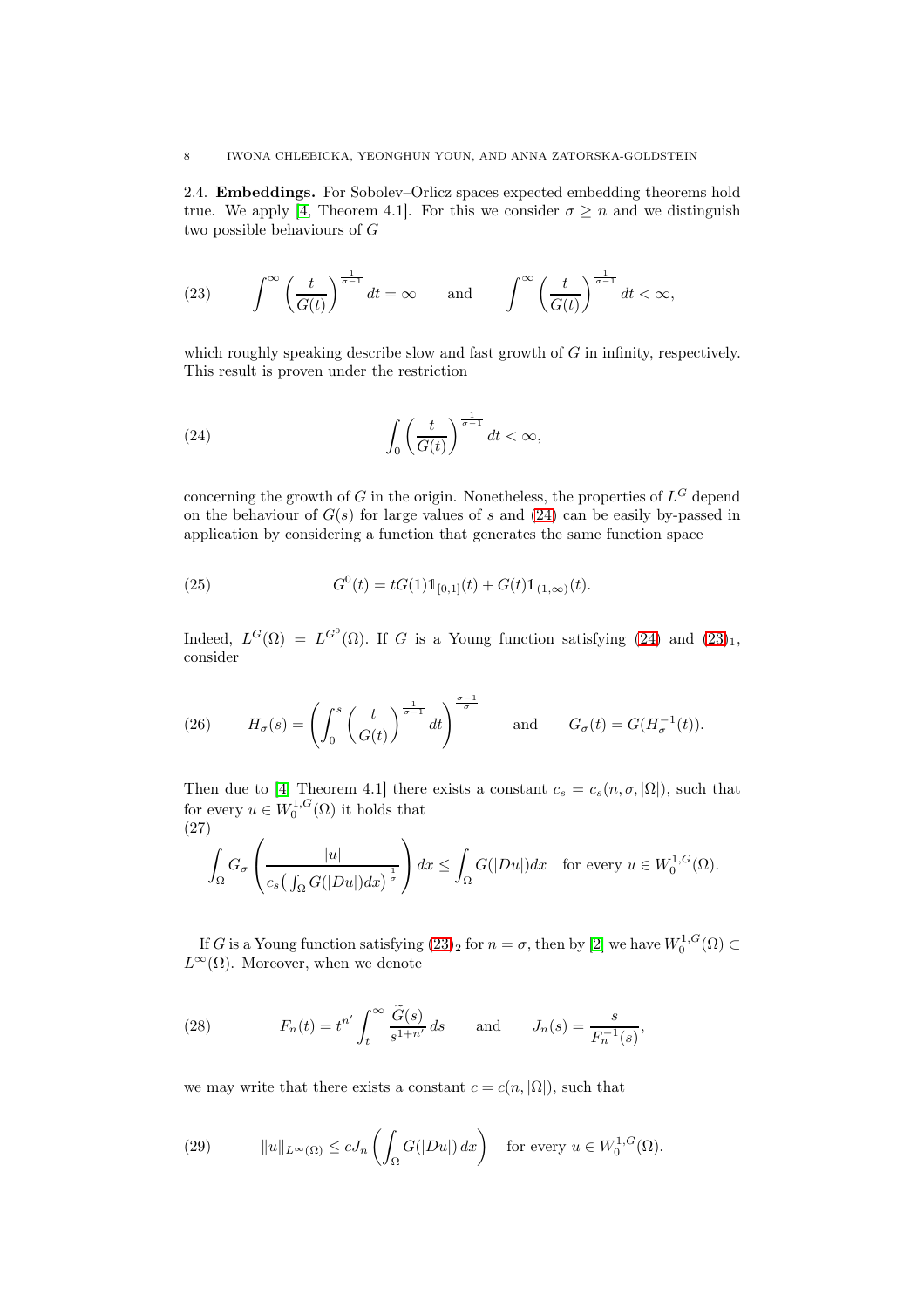2.5. The operator and definition of solutions. We study the problem [\(2\)](#page-1-0) with A as in Assumption (A-ex-vect). We notice that under such regime the operator  $A_G$  acting as

$$
\langle \mathsf{A}_G \mathbf{u}, \pmb{\phi} \rangle := \int_{\Omega} \mathcal{A}(x, D\mathbf{u}) : D\pmb{\phi} \, dx \quad \text{for} \quad \pmb{\phi} \in C_0^{\infty}(\Omega, \mathbb{R}^m)
$$

is well-defined on a reflexive and separable Banach space  $W_0^{1,G}(\Omega,\mathbb{R}^m)$  and  $\mathsf{A}_G(W_0^{1,G}(\Omega,\mathbb{R}^m)) \subset (W_0^{1,G}(\Omega,\mathbb{R}^m))'.$  Indeed, when  $\mathsf{u} \in W_0^{1,G}(\Omega,\mathbb{R}^m)$  and  $\phi \in C_c^{\infty}(\Omega, \mathbb{R}^m)$ , structure condition [\(5\)](#page-2-5), Hölder's inequality [\(21\)](#page-6-0), and Lemma [2.1](#page-5-0) justify that

$$
|\langle \mathsf{A}_{G}\mathbf{u}, \boldsymbol{\phi} \rangle| \le c \int_{\Omega} g(|D\mathbf{u}|) |D\boldsymbol{\phi}| \, dx \le c \, ||g(|D\mathbf{u}|)||_{L^{\widetilde{\sigma}(\cdot)}} \, |||D\boldsymbol{\phi}|||_{L^G}
$$
  

$$
\le c |||D\mathbf{u}|||_{L^G} |||D\boldsymbol{\phi}|||_{L^G} \le c ||\boldsymbol{\phi}||_{W^{1,G}}.
$$

A function  $\mathbf{u} \in W_{loc}^{1,G}(\Omega,\mathbb{R}^m)$  is called a <u>weak solution</u> to [\(2\)](#page-1-0), if

(30) 
$$
\int_{\Omega} \mathcal{A}(x, D\mathbf{u}) : D\boldsymbol{\varphi} dx = \int_{\Omega} \boldsymbol{\varphi} d\boldsymbol{\mu}(x) \text{ for every } \boldsymbol{\varphi} \in C_c^{\infty}(\Omega, \mathbb{R}^m).
$$

Recall that  $W_0^{1,G}(\Omega,\mathbb{R}^m)$  is separable and by its very definition  $C_c^{\infty}(\Omega,\mathbb{R}^m)$  is dense there.

<span id="page-8-0"></span>**Remark 2.3** (Existence and uniqueness of weak solutions). For  $\mu \in$  $(W_0^{1,G}(\Omega,\mathbb{R}^m))'$ , due to the strict monotonicity of the operator, there exists a unique weak solution to [\(2\)](#page-1-0), see [\[38,](#page-19-24) Section 3.1].

# 3. Existence and Marcinkiewicz regularity to vectorial measure DATA PROBLEMS

In this section we prove our main accomplishments, i.e. Theorem [1](#page-3-1) and then Theorem [2.](#page-3-2)

Proof of Theorem [1.](#page-3-1) The proof is provided in steps based mainly on ideas of [\[4,](#page-18-12) [23,](#page-18-5) [32\]](#page-19-8).

Step 1. Approximate problems. We consider

(31) 
$$
-\operatorname{div} A(x, D\mathbf{u}_j) = \mathbf{f}_j
$$

with

$$
\mathbf{f}_j(x) := \int_{\mathbb{R}^m} \varrho_j(x - y) \, d\boldsymbol{\mu}(y),
$$

where  $\varrho_j$  stands for a standard mollifier i.e. for a nonnegative, smooth, and even function such that  $\int_{\mathbb{R}} \varrho(s) ds = 1$  we define  $\varrho_j(s) = j\varrho(js)$  for  $j \in \mathbb{N}$ . Of course

<span id="page-8-1"></span>(32) 
$$
\mathbf{f}_j \stackrel{*}{\rightharpoonup} \boldsymbol{\mu}
$$
 and  $\sup_j \|\mathbf{f}_j\|_{L^1(\Omega)} \leq |\boldsymbol{\mu}|(\mathbb{R}^n) < \infty$ .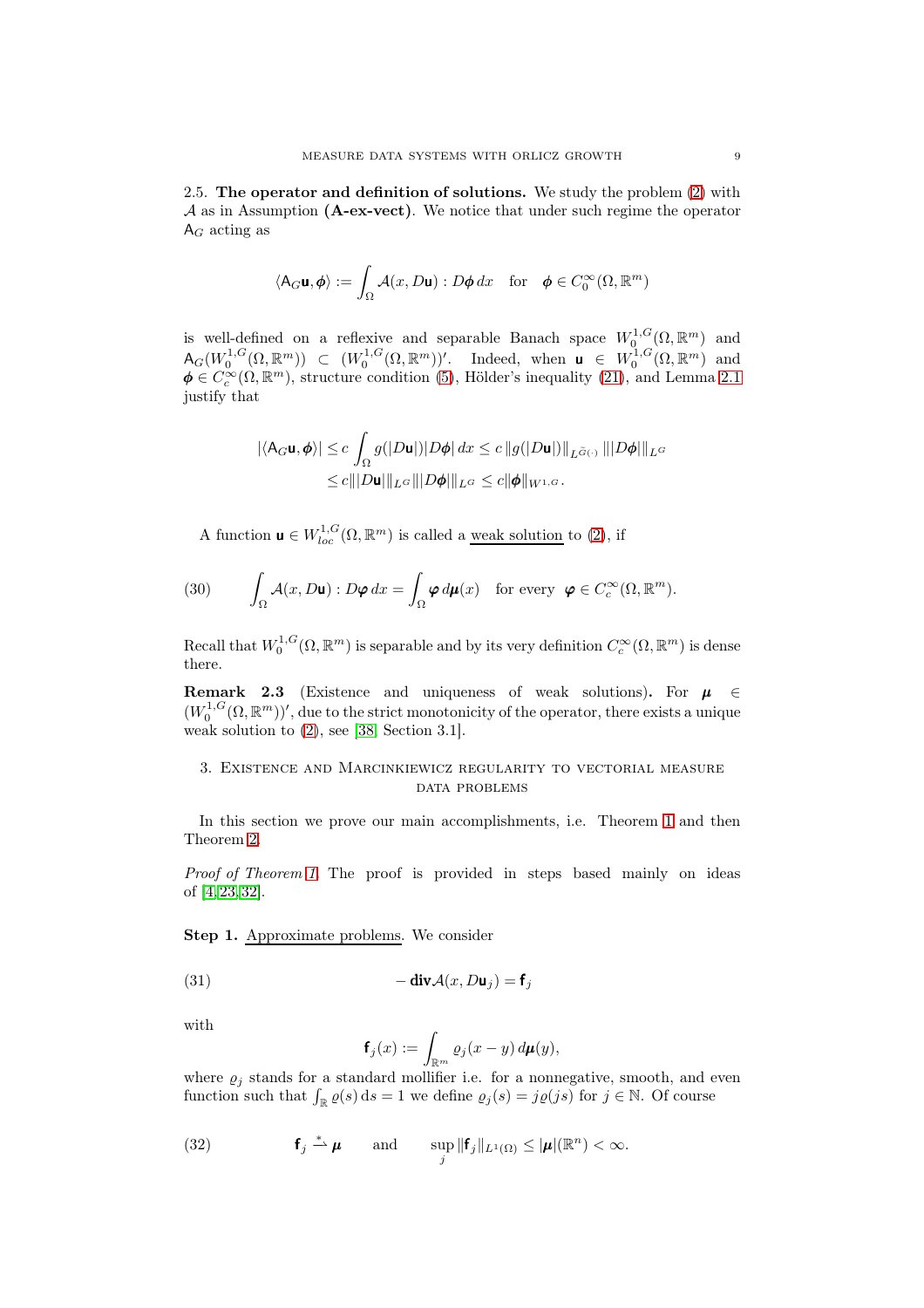By Remark [2.3](#page-8-0) one finds  $\mathbf{u}_j \in W_0^{1,G}(\Omega,\mathbb{R}^m)$  such that for every  $\boldsymbol{\varphi} \in W_0^{1,G}(\Omega,\mathbb{R}^m)$ it holds that

<span id="page-9-0"></span>(33) 
$$
\int_{\Omega} \mathcal{A}(x, D\mathbf{u}_j) : D\boldsymbol{\varphi} dx = \int_{\Omega} \boldsymbol{\varphi} \mathbf{f}_j dx.
$$

We need to show that there exist  $\mathbf{u} \in \mathcal{T}_0^{1,G}(\Omega)$  and such that (up to a subsequence) there holds a convergence

(34) 
$$
\mathbf{u}_j \to \mathbf{u} \quad \text{a.e. in } \Omega.
$$

**Step 2.** The first a priori estimate. Let us recall  $(15)$  and structure assumption  $(6)$ imposed on A. Making use of  $(5)$ ,  $\varphi = T_t(\mathbf{u}_i)$  in [\(33\)](#page-9-0) and by [\(32\)](#page-8-1) for  $t > 0$  and for any  $j \in \mathbb{N}$  one obtains that

<span id="page-9-1"></span>(35) 
$$
\int_{\Omega} G(|D\mathbf{T}_t(\vert \mathbf{u}_j \vert)|) dx \leq \int_{\{ \vert \mathbf{u}_j \vert < t \}} G(|D\mathbf{u}_j|) dx
$$
  
\n
$$
\leq \frac{1}{c_1^{\mathcal{A}}} \int_{\{ \vert \mathbf{u}_j \vert < t \}} \mathcal{A}(x, D\mathbf{u}_j) : D\mathbf{u}_j dx \leq \frac{1}{c_1^{\mathcal{A}}} \int_{\Omega} \mathcal{A}(x, D\mathbf{u}_j) : DT_t(\mathbf{u}_j) dx
$$
  
\n
$$
= \frac{1}{c_1^{\mathcal{A}}} \int_{\Omega} \mathbf{f}_j T_t(\mathbf{u}_j) dx \leq \frac{|\boldsymbol{\mu}|(\Omega)}{c_1^{\mathcal{A}}} t = Mt.
$$

**Step 3.** Almost everywhere convergence of  $\{u_i\}$ . Now we will show that for fixed  $\varepsilon > 0$ , there exists  $t_1 = t_1(t_0, \varepsilon, \text{data})$  (and not on j), such that  $|\{|\mathbf{u}_j| \ge t\}| < \varepsilon$  for  $t \geq t_1$ , and consequently, componentwise we have

<span id="page-9-3"></span>(36) 
$$
\left|\left\{|\mathbf{u}_j^i|\geq t\right\}\right|<\varepsilon \quad \text{ for } t\geq t_1.
$$

We prove it in two cases – when  $G$  is growing at infinity quickly and slowly in the sense of [\(23\)](#page-7-2). If necessary for [\(24\)](#page-7-3), we substitute G with  $G^0$  defined in [\(25\)](#page-7-4) and assume that  $t_1 \geq 1$ .

If  $(23)_1$  holds, then we will show that there exists a constant  $c = c(n, \sigma, |\Omega|)$  such that for  $\sigma \geq n$ 

<span id="page-9-2"></span>(37) 
$$
|\{|\mathbf{u}_j| \ge t\}| \le \frac{Mt}{G_{\sigma}(ct^{\frac{1}{\sigma'}}/M^{\frac{1}{\sigma}})} \quad \text{for } t > 0.
$$

Clearly,  $|\mathbf{u}_j| \in W^{1,G}(\Omega)$ , and hence  $T_t(|\mathbf{u}_j|) \in W^{1,G}(\Omega)$  for  $t > 0$ . By the Orlicz-Sobolev inequality [\(27\)](#page-7-5) applied to the function  $T_t(|\mathbf{u}_j|)$ ,

(38) 
$$
\int_{\Omega} G_{\sigma} \left( \frac{T_t(|\mathbf{u}_j|)}{C\left(\int_{\Omega} G(|D\mathbf{T}_t(|\mathbf{u}_j|)|)dy\right)^{1/\sigma}} \right) dx \leq \int_{\Omega} G(|D\mathbf{T}_t(|\mathbf{u}_j|)|) dx.
$$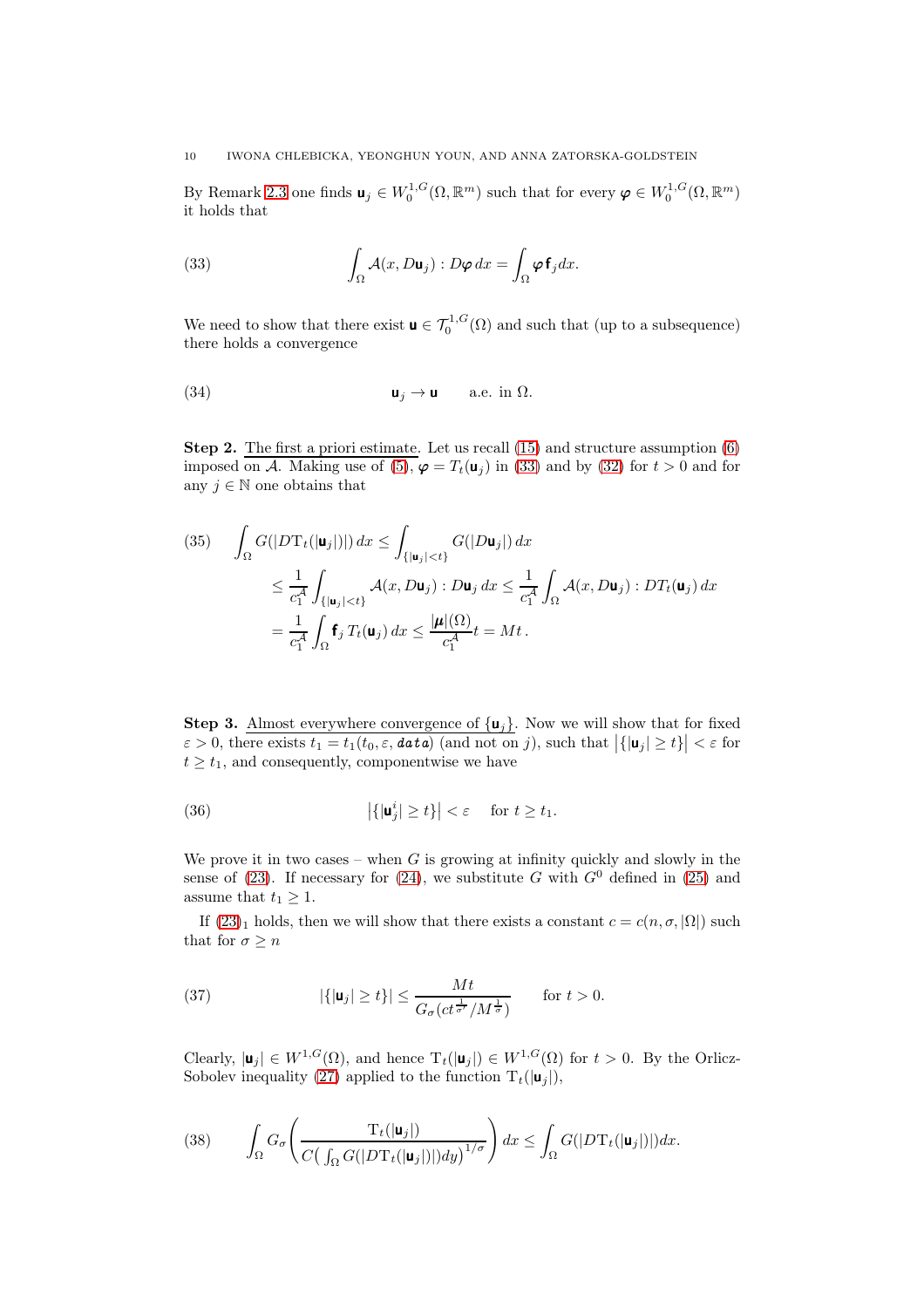One has that

(39) 
$$
\int_{\Omega} G(|D\mathbf{T}_{t}(|\mathbf{u}_{j}|)|)dx \leq \int_{\{|\mathbf{u}_{j}| < t\}} G(|D\mathbf{u}_{j}|)dx \text{ for } t > 0,
$$

and  $\{|\mathrm{T}_t(|\mathbf{u}_i|)| \ge t\} = \{|\mathrm{T}_t(|\mathbf{u}_i|)| = t\} = \{|\mathbf{u}_i| \ge t\}$  for  $t > 0$ . Thus,

$$
|\{|\mathbf{u}_j| \ge t\}|G_{\sigma}\left(\frac{t}{C(\int_{\{|\mathbf{u}_j| < t\}} G(|D\mathbf{u}_j|)dy)^{1/\sigma}}\right)
$$
\n
$$
\le \int_{\{|\mathbf{u}_j| \ge t\}} G_{\sigma}\left(\frac{T_t(|\mathbf{u}_j|)}{C(\int_{\{|\mathbf{u}_j| < t\}} G(|D\mathbf{u}_j|)dy)^{1/\sigma}}\right) dx
$$
\n
$$
\le \int_{\{|\mathbf{u}_j| < t\}} G(|D\mathbf{u}_j|) dx
$$

for  $t > 0$ . Hence, by [\(35\)](#page-9-1),

<span id="page-10-1"></span>(41) 
$$
|\{|\mathbf{u}_j| \ge t\}|G_{\sigma}\left(\frac{t}{C(tM)^{1/\sigma}}\right) \le Mt \quad \text{for } t > 0.
$$

Since  $t \mapsto G(t)/t^{i_G}$  is nondecreasing and  $i_G > 1$ , for some positive constant c and sufficiently large t (depending on G), and hence  $\lim_{t\to\infty} G_{\sigma}(t)/t^{\sigma'} = \infty$ . Hence [\(37\)](#page-9-2) follows in the case  $(23)_1$ . Note that  $(36)$  is its direct consequence.

<span id="page-10-2"></span>If  $(23)_2$  holds, then there exists a constant  $t_1 = t_1(t_0, \sigma, M)$  such that

(42) 
$$
|\{|\mathbf{u}_j| \ge t\}| = 0 \quad \text{for } t \ge t_1.
$$

By Orlicz-Sobolev embedding [\(29\)](#page-7-6) we have

$$
\begin{aligned} ||\mathbf{T}_t(|\mathbf{u}_j|)||_{L^{\infty}(\Omega)} &\leq c \, J_n\bigg(\int_{\Omega} G(|D\mathbf{T}_t(|\mathbf{u}_j|)|) \, dx\bigg) \\ &= c \, J_n\bigg(\int_{\{|\mathbf{u}_j| < t\}} G(|D\mathbf{u}_j|) \, dx\bigg) \leq c \, J_n(Mt) \qquad \text{for } t > 0. \end{aligned}
$$

Observe that  $J_n$  is concave, therefore when we set  $t_1$  such that  $t_1 = cJ_n(Mt_1) = \frac{F_n(cM)}{M}$  we have

(43) 
$$
|\{|\mathbf{u}_j| > t\}| = 0 \quad \text{if } t > t_1.
$$

We will show that  $\{u_j\}$  is a Cauchy sequence in measure and there exists a measurable function  $\mathbf{u}: \Omega \to \mathbb{R}^m$  such that, up to subsequences, we have

<span id="page-10-0"></span>(44) 
$$
\mathbf{u}_j \to \mathbf{u} \quad \text{a.e. in } \Omega.
$$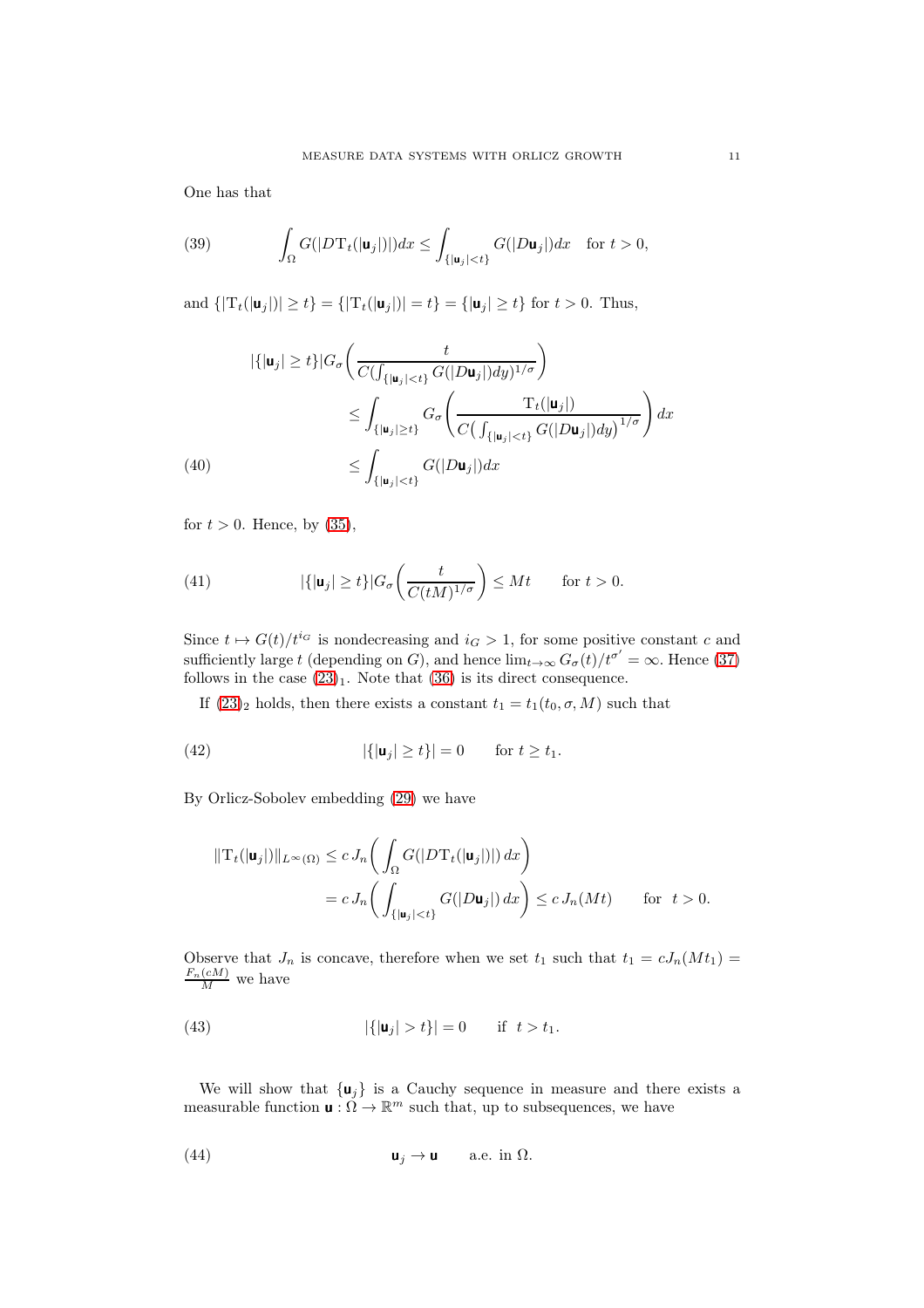Fix any coordinate  $i \in \{1, \ldots, m\}$ . Given any  $t, \tau > 0$ , one has that

<span id="page-11-0"></span>(45) 
$$
|\{|\mathbf{u}_k^i - \mathbf{u}_m^i| > \tau\}| \le |\{|\mathbf{u}_k^i| > t\}| + |\{|\mathbf{u}_m^i| > t\}| + |\{|\mathbf{T}_t(\mathbf{u}_k^i) - \mathbf{T}_t(\mathbf{u}_m^i)| > \tau\}|,
$$

for k,  $m \in \mathbb{N}$ . Having [\(36\)](#page-9-3), for any fixed  $\varepsilon > 0$ , the number t can be chosen so large that

<span id="page-11-1"></span>(46) 
$$
|\{|\mathbf{u}_k| > t\}| < \varepsilon \quad \text{and} \quad |\{|\mathbf{u}_m| > t\}| < \varepsilon
$$

for every  $k, m \in \mathbb{N}$ . Since  $|D|\mathbf{u}_j^i| \leq |D\mathbf{u}_j^i| \leq |D\mathbf{u}_j|$ , by Orlicz-Sobolev inequal-ity [\(27\)](#page-7-5)-[\(29\)](#page-7-6) and a priori estimate [\(35\)](#page-9-1), the sequence  $\{T_t(\mathbf{u}_j^i)\}_j$  is bounded in  $W^{1,G}(\Omega) \subset W^{1,1}(\Omega)$ . By the compactness of embedding  $W^{1,1}(\Omega) \in L^1(\Omega)$ , the sequence  $\{T_t(\mathbf{u}_j^i)\}\)$  converges (up to subsequences) to some function in  $L^1(\Omega)$ . In particular,  $\{T_t(u_j^i)\}\$ is a Cauchy sequence in measure in  $\Omega$ . Thus,

<span id="page-11-2"></span>(47) 
$$
|\{|\mathbf{T}_{t}(\mathbf{u}_{k}^{i}) - \mathbf{T}_{t}(\mathbf{u}_{m}^{i})| > \tau\}| \leq \varepsilon
$$

provided that k and m are sufficiently large. By [\(45\)](#page-11-0), [\(46\)](#page-11-1) and [\(47\)](#page-11-2),  $\{u_j^i\}$  is (up to a subsequence) a Cauchy sequence in measure in  $\Omega$  for any coordinate i, and hence there exists a measurable function  $\mathbf{u} : \Omega \to \mathbb{R}$  such that [\(44\)](#page-10-0) holds.

Step 4. A gradient estimate. We will use the ideas of [\[4\]](#page-18-12) to show that

<span id="page-11-6"></span>(48) 
$$
\int_{\Omega} g(|D\mathbf{u}_j|) dx \le c|\boldsymbol{\mu}|(\Omega) \quad \text{for some constant } c = c(n, |\Omega|) > 0.
$$

From inequality [\(35\)](#page-9-1) we deduce that

<span id="page-11-3"></span>
$$
\left| \{ G(|D\mathbf{u}_j|) > s, |\mathbf{u}| \le t \} \right| \le \frac{1}{s} \int_{\{ G(|D\mathbf{u}_j|) > s, |\mathbf{u}_j| \le t \}} G(|D\mathbf{u}_j|) dx
$$
  
(49)  

$$
\le \frac{t \|\mathbf{f}_j\|_{L^1(\Omega, \mathbb{R}^m)}}{s} \le \frac{t |\boldsymbol{\mu}|(\Omega)}{s} \quad \text{for } t > 0 \text{ and } s > 0.
$$

Let  $\sigma \geq n$ . By combining [\(49\)](#page-11-3) and [\(41\)](#page-10-1) we get that for  $t > 0$  and  $s > 0$  it holds

<span id="page-11-4"></span>(50) 
$$
|\{G(|D\mathbf{u}_j|) > s\}| \leq |\{\mathbf{u}_j| > t\}| + |\{G(|D\mathbf{u}_j|) > s, |\mathbf{u}_j| \leq t\}|
$$

$$
\leq \frac{t||\mathbf{f}_j||_{L^1(\Omega, \mathbb{R}^m)}}{G_{\sigma}(Ct^{\frac{1}{\sigma'}}/(t||\mathbf{f}_j||_{L^1(\Omega, \mathbb{R}^m)})^{\frac{1}{\sigma}})} + \frac{t||\mathbf{f}_j||_{L^1(\Omega, \mathbb{R}^m)}}{s}.
$$

When we recall that  $\|\mathbf{f}_j\|_{L^1(\Omega,\mathbb{R}^m)} \leq |\boldsymbol{\mu}|(\Omega)$ , the choice  $t = \left(\frac{1}{C}|\boldsymbol{\mu}|(\Omega)^{1/\sigma} G_{\sigma}^{-1}(s)\right)^{\sigma'}$ in inequality [\(50\)](#page-11-4) results in

<span id="page-11-5"></span>(51) 
$$
|\{G(|D\mathbf{u}_j|) > s\}| \leq \frac{2|\pmb{\mu}|(\Omega)^{\sigma'}}{C^{\sigma'}} \frac{G_{\sigma}^{-1}(s)^{\sigma'}}{s} \text{ for } s > 0.
$$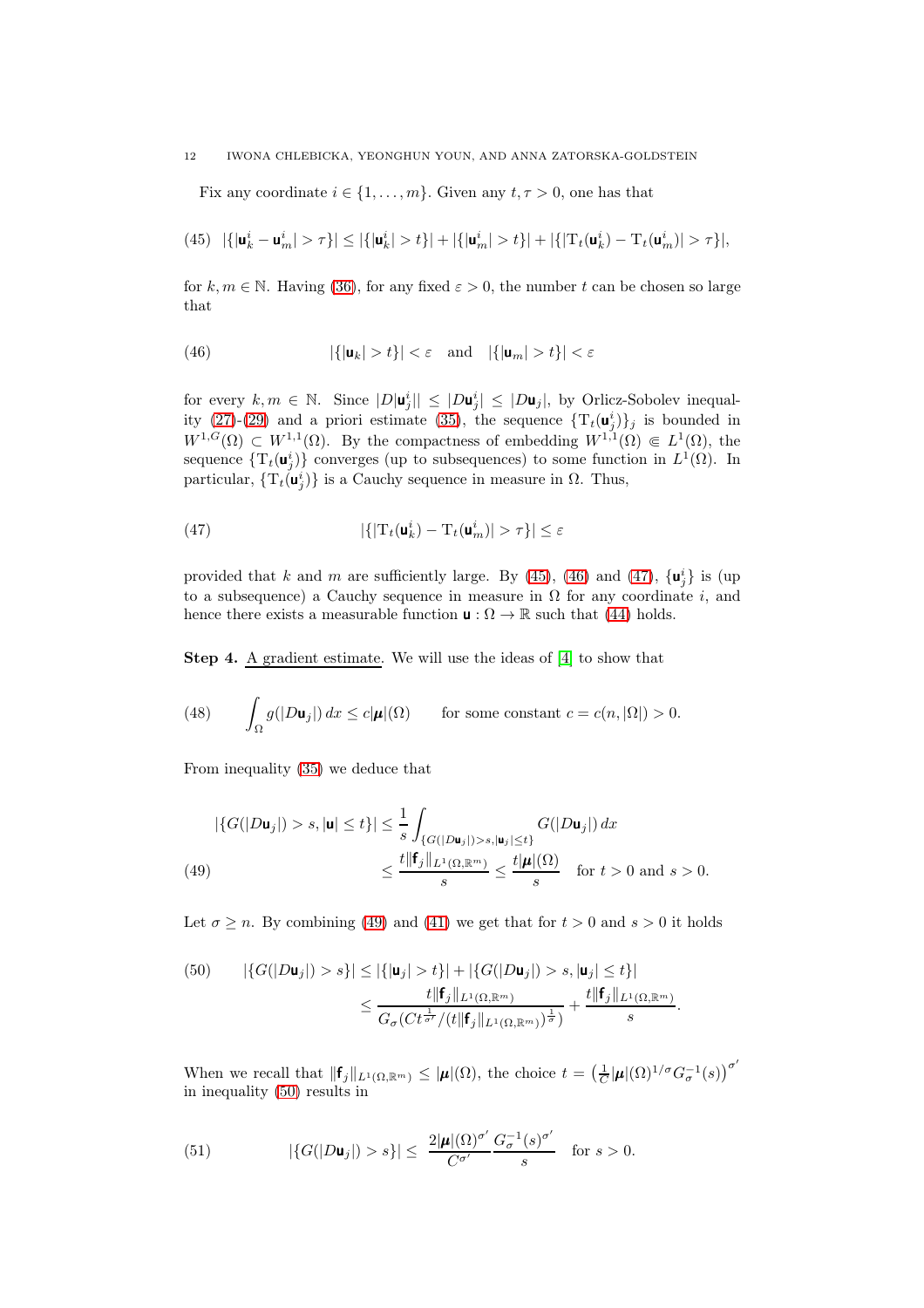Next, set  $s = G(g^{-1}(\tau))$  in [\(51\)](#page-11-5) and make use of [\(26\)](#page-7-0) to obtain that

<span id="page-12-0"></span>(52) 
$$
|\{g(|D\mathbf{u}_j|) > \tau\}| \leq \frac{2|\pmb{\mu}|(\Omega)^{\sigma'}}{C^{\sigma'}} \frac{H_{\sigma}(g^{-1}(\tau))^{\sigma'}}{G(g^{-1}(\tau))} \quad \text{for } \tau > 0,
$$

where  $H_{\sigma}$  is defined as in [\(26\)](#page-7-0). Thanks to inequality [\(52\)](#page-12-0),

<span id="page-12-3"></span>(53)  

$$
\int_{\Omega} g(|D\mathbf{u}_j|) dx = \int_0^{\infty} |\{g(|D\mathbf{u}_j|) > \tau\}| d\tau
$$

$$
\leq \lambda |\Omega| + 2C^{-\sigma'} |\boldsymbol{\mu}| (\Omega)^{\sigma'} \int_{\lambda}^{\infty} \frac{H_{\sigma}(g^{-1}(\tau))^{\sigma'}}{G(g^{-1}(\tau))} d\tau
$$

for  $\lambda > 0$ . Owing to Lemma [2.1,](#page-5-0) and to Fubini's theorem, the following chain holds:

$$
\int_{\lambda}^{\infty} \frac{H_{\sigma}(g^{-1}(\tau))^{\sigma'}}{G(g^{-1}(\tau))} d\tau \leq c \int_{g^{-1}(\lambda)}^{\infty} \frac{H_{\sigma}(s)^{\sigma'}}{sG(s)} g(s) ds
$$
\n
$$
= c \int_{g^{-1}(\lambda)}^{\infty} \frac{g(s)}{sG(s)} \int_{0}^{s} \left(\frac{t}{G(t)}\right)^{\frac{1}{\sigma-1}} dt ds
$$
\n
$$
\leq c \int_{g^{-1}(\lambda)}^{\infty} \frac{1}{s^2} \int_{0}^{s} \left(\frac{t}{G(t)}\right)^{\frac{1}{\sigma-1}} dt ds
$$
\n
$$
= c \left(\int_{0}^{g^{-1}(\lambda)} \left(\frac{t}{G(t)}\right)^{\frac{1}{\sigma-1}} \int_{g^{-1}(\lambda)}^{\infty} \frac{ds}{s^2} dt + \int_{g^{-1}(\lambda)}^{\infty} \left(\frac{t}{G(t)}\right)^{\frac{1}{\sigma-1}} \int_{t}^{\infty} \frac{ds}{s^2} dt\right)
$$
\n
$$
= c \left(\frac{1}{g^{-1}(\lambda)} \int_{0}^{g^{-1}(\lambda)} \left(\frac{t}{G(t)}\right)^{\frac{1}{\sigma-1}} dt + \int_{g^{-1}(\lambda)}^{\infty} \left(\frac{t}{G(t)}\right)^{\frac{1}{\sigma-1}} \frac{dt}{t}\right)
$$
\n(54) 
$$
\leq c \left(\frac{1}{g^{-1}(\lambda)} \int_{0}^{g^{-1}(\lambda)} \left(\frac{1}{g(t)}\right)^{\frac{1}{\sigma-1}} dt + \int_{g^{-1}(\lambda)}^{\infty} \left(\frac{1}{g(t)}\right)^{\frac{1}{\sigma-1}} \frac{dt}{t}\right) =: c(I_1 + I_2)
$$

<span id="page-12-1"></span>for  $c = c(s_G) > 0$  and  $\lambda > 0$ . We restrict ourselves to  $\sigma > \max\{s_G + 1, n\}$ . The function  $\frac{t^{s_G+\varepsilon}}{a(t)}$  $\frac{dg(c)}{g(t)}$  is increasing for every  $\varepsilon > 0$ . Hence, if  $0 < \varepsilon < \sigma - s_G - 1$  possibly empty, then for  $\lambda > 0$  we estimate

$$
I_1 = \frac{1}{g^{-1}(\lambda)} \int_0^{g^{-1}(\lambda)} \left(\frac{1}{g(t)}\right)^{\frac{1}{\sigma-1}} dt = \frac{1}{g^{-1}(\lambda)} \int_0^{g^{-1}(\lambda)} \left(\frac{t^{s_G+\varepsilon}}{g(t)}\right)^{\frac{1}{\sigma-1}} t^{-\frac{s_G+\varepsilon}{\sigma-1}} dt
$$
  
(55)  $\leq \frac{1}{g^{-1}(\lambda)} \left(\frac{g^{-1}(\lambda)^{s_G+\varepsilon}}{\lambda}\right)^{\frac{1}{\sigma-1}} \int_0^{g^{-1}(\lambda)} t^{-\frac{s_G+\varepsilon}{\sigma-1}} dt = \frac{\sigma-1}{\sigma-s_G-1-\varepsilon} \lambda^{-\frac{1}{\sigma-1}}.$ 

On the other hand, if  $0 < \varepsilon < i_G$ , then the function  $\frac{t^{\varepsilon}}{a(t)}$  $\frac{t^2}{g(t)}$  is decreasing. Hence, for  $\lambda > 0$ 

<span id="page-12-2"></span>(56) 
$$
I_2 = \int_{g^{-1}(\lambda)}^{\infty} \left(\frac{1}{g(t)}\right)^{\frac{1}{\sigma-1}} \frac{dt}{t} = \int_{g^{-1}(\lambda)}^{\infty} \left(\frac{t^{\varepsilon}}{g(t)}\right)^{\frac{1}{\sigma-1}} t^{-\frac{\varepsilon}{\sigma-1}-1} dt
$$

$$
\leq \left(\frac{g^{-1}(\lambda)^{\varepsilon}}{\lambda}\right)^{\frac{1}{\sigma-1}} \int_{g^{-1}(\lambda)}^{\infty} t^{-\frac{\varepsilon}{\sigma-1}-1} dt = \frac{\sigma-1}{\varepsilon} \lambda^{-\frac{1}{\sigma-1}}.
$$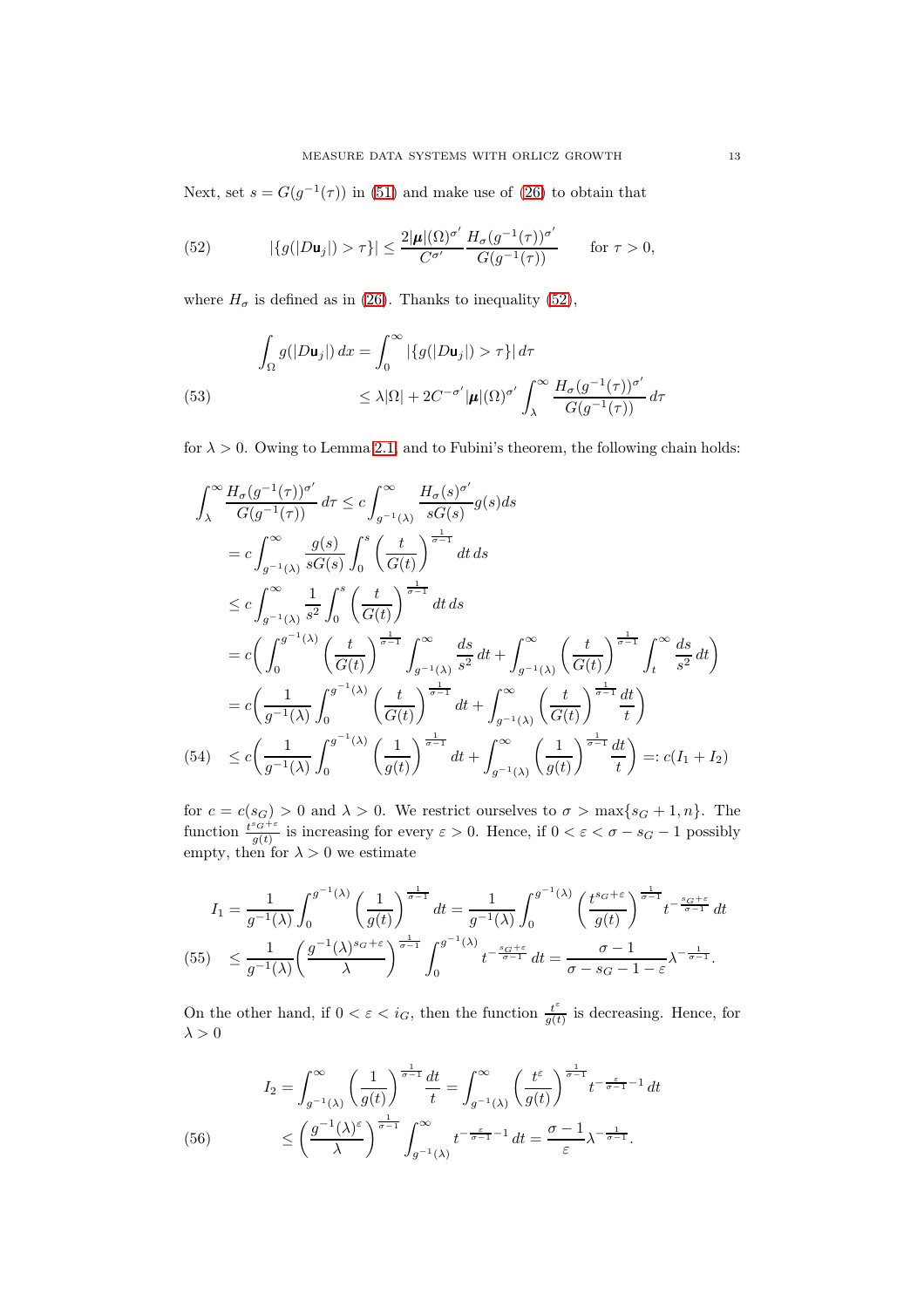Inequalities [\(54\)](#page-12-1)–[\(56\)](#page-12-2) entail that there exists a constant  $c = c(\sigma, i_G, s_G)$  such that for  $\lambda > 0$ 

<span id="page-13-0"></span>(57) 
$$
\int_{\lambda}^{\infty} \frac{H_{\sigma}(g^{-1}(\tau))^{\sigma'}}{G(g^{-1}(\tau))} d\tau \leq c \lambda^{-\frac{1}{\sigma-1}}.
$$

Inequality [\(48\)](#page-11-6) follows from [\(53\)](#page-12-3) and [\(57\)](#page-13-0), with the choice  $\lambda = |\mu|(\Omega)$ .

**Step 5.** Convergence in measure of  $\{D\mathbf{u}_j\}$ . We will show that

<span id="page-13-4"></span>(58)  ${D**u**<sub>i</sub>}$  is a Cauchy sequence in measure.

Let  $t > 0$ . Fix any  $\varepsilon > 0$ . Given any  $\tau, \delta > 0$ , we have that

<span id="page-13-2"></span>(59) 
$$
|\{|Du_k - Du_m| > t\}| \le |\{|Du_k| > \tau\}| + |\{|Du_m| > \tau\}| + |\{|u_k - u_m| > \delta\}|
$$
  
  $+ |\{|u_k - u_m| \le \delta, |Du_k| \le \tau, |Du_m| \le \tau, |Du_k - Du_m| > t\}|,$ 

for  $k, m \in \mathbb{N}$ . By [\(48\)](#page-11-6) we infer that

(60) 
$$
|\{|D\mathbf{u}_k| > \tau\}| \leq g^{-1}\big(\frac{C}{\tau}|\boldsymbol{\mu}|(\Omega)\big),
$$

for  $k \in \mathbb{N}$  and for some constant C independent of k. Thus  $\tau$  can be chosen so large that

<span id="page-13-3"></span>(61) 
$$
|\{|D\mathbf{u}_k| > \tau\}| < \varepsilon \quad \text{for } k \in \mathbb{N}.
$$

For such a choice of  $\tau$ , set

(62) 
$$
\mathcal{U} = \{ |\mathbf{u}_k - \mathbf{u}_m| \le \delta, |D\mathbf{u}_k| \le \tau, |D\mathbf{u}_m| \le \tau, |D\mathbf{u}_k - D\mathbf{u}_m| \ge t \}.
$$

We claim that there exists  $\delta > 0$  such that

$$
(63) \t\t |U| < \varepsilon.
$$

To verify our claim, observe that, if we define

<span id="page-13-1"></span>
$$
\mathcal{S} = \{(\xi, \eta) \in \mathbb{R}^{n \times m} \times \mathbb{R}^{n \times m} : |\xi| \le \tau, |\eta| \le \tau, |\xi - \eta| \ge t\},\
$$

and  $\psi : \Omega \to [0, \infty)$  as

$$
\psi(x) = \inf_{(\xi,\eta)\in\mathcal{S}} \left\{ \left( \mathcal{A}(x,\xi) - \mathcal{A}(x,\eta) \right) : (\xi - \eta) \right\},\
$$

then  $\psi(x) \geq 0$  and

(64) 
$$
|\{\psi(x) = 0\}| = 0.
$$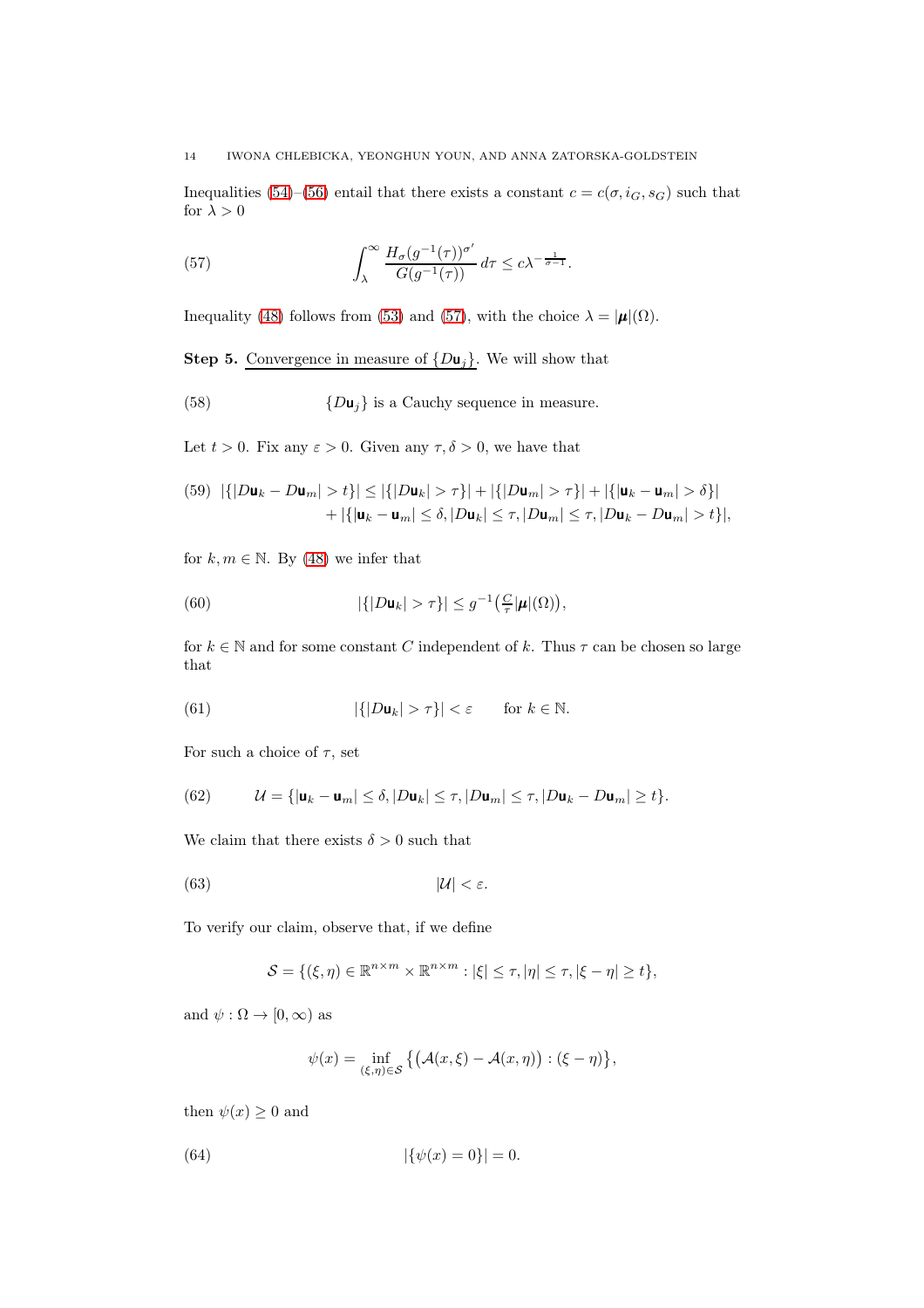Indeed, it follows from strict monotonicity of  $A$  in the sense of  $(4)$ , the fact that S is a compact set, and that the function  $\xi \mapsto \mathcal{A}(x,\xi)$  is continuous for every x outside a subset of  $\Omega$  of Lebesgue measure zero.

Therefore,

<span id="page-14-0"></span>(65) 
$$
\int_{\mathcal{U}} \psi(x) dx \leq \int_{\mathcal{U}} \left( \mathcal{A}(x, D\mathbf{u}_k) - \mathcal{A}(x, D\mathbf{u}_m) \right) : (D\mathbf{u}_k - D\mathbf{u}_m) dx
$$

$$
\leq \int_{\{|\mathbf{u}_k - \mathbf{u}_m| \leq \delta\}} \left( \mathcal{A}(x, D\mathbf{u}_k) - \mathcal{A}(x, D\mathbf{u}_m) \right) : (D\mathbf{u}_k - D\mathbf{u}_m) dx
$$

$$
= \int_{\Omega} \left( \mathcal{A}(x, D\mathbf{u}_k) - \mathcal{A}(x, D\mathbf{u}_m) \right) : D(T_\delta(\mathbf{u}_k - \mathbf{u}_m)) dx
$$

$$
= \int_{\Omega} (\mathbf{f}_k - \mathbf{f}_m) T_\delta(\mathbf{u}_k - \mathbf{u}_m) dx \leq 4\delta |\mu|(\Omega),
$$

where the last equality follows on making use of  $T_\delta(\mathbf{u}_k-\mathbf{u}_m)$  as test function in [\(33\)](#page-9-0), and in the same equation with  $k$  replaced with  $m$ , and subtracting the resulting equations. Inequality [\(63\)](#page-13-1) is a consequence of [\(65\)](#page-14-0).

Finally, since, by Step 1,  $\{u_j\}$  is a Cauchy sequence in measure in  $\Omega$ ,

(66) 
$$
|\{|\mathbf{u}_k - \mathbf{u}_m| > \delta\}| < \varepsilon,
$$

if k and m are sufficiently large. Combining  $(59)$ ,  $(61)$ ,  $(63)$  and  $(66)$  yields

<span id="page-14-4"></span><span id="page-14-1"></span>
$$
|\{|D\mathbf{u}_k - D\mathbf{u}_m| > t\}| < 4\varepsilon
$$

for sufficiently large k and m. Owing to the arbitrariness of t, property  $(58)$  is thus established.

**Step 6.** Identification of the a.e. limit of  $\{D\mathbf{u}_j\}$ . We will show that the limit function **u** satisifes  $|\mathbf{u}| \in \mathcal{T}^{1,G}(\Omega)$  and up to a subsequence

(67) 
$$
D\mathbf{u}_j \to D\mathbf{u} \quad \text{a.e. in } \Omega,
$$

where  $D\mathbf{u}$  is the generalized gradient of  $\mathbf{u}$  in the sense of the function  $\mathsf{Z}_\mathbf{u}$  appearing in [\(22\)](#page-6-1).

Since by Step 5  $\{Du_i\}$  is a Cauchy sequence in measure, there exist a subsequence and a function  $W \in \mathcal{M}(\Omega;\mathbb{R}^{n \times m})$  such that

(68) 
$$
D\mathbf{u}_j \to W \quad \text{a.e. in } \Omega.
$$

We have to justify that

<span id="page-14-2"></span>(69) Du = W

and

<span id="page-14-3"></span>(70) 
$$
\chi_{\{|{\bf u}| < t\}} W \in L^G(\Omega; \mathbb{R}^{n \times m}) \text{ for every } t > 0.
$$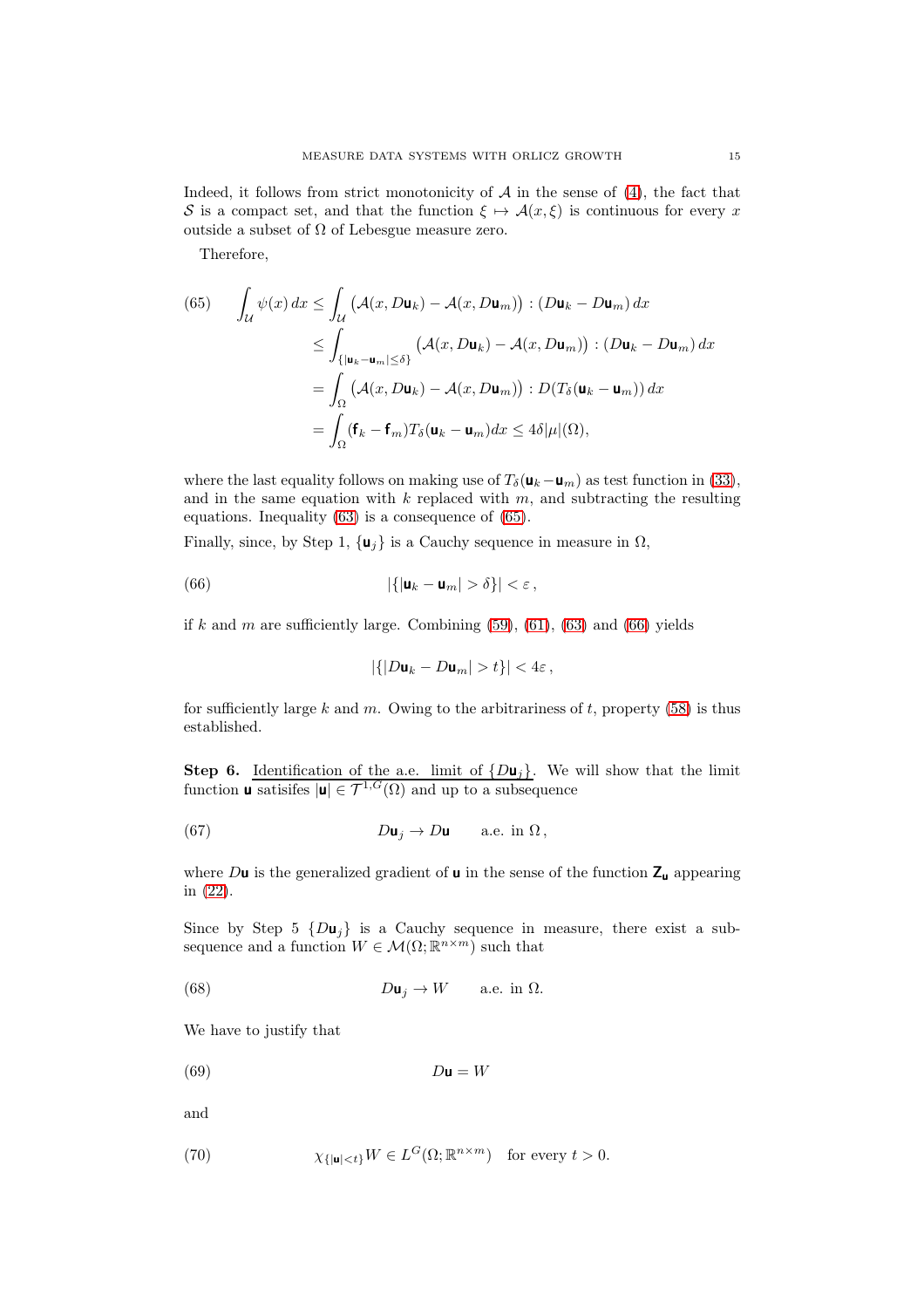To this purpose, observe that estimate [\(35\)](#page-9-1) ensures that, for each fixed coordinate  $i \in \{1, ..., n\}$  and  $t > 0$ , the sequence  $\{D T_t(\mathbf{u}_j^i)\}_j$  is bounded in  $L^G(\Omega; \mathbb{R}^n)$ . Boundedness in  $L^G(\Omega;\mathbb{R}^n)$  gives equi-integrability in  $L^1(\Omega;\mathbb{R}^n)$  and by Dunford-Pettis Theorem (Theorem [3\)](#page-6-2), the sequence  $\{DT_t(\mathbf{u}_j^i)\}\$ is compact in  $L^1(\Omega;\mathbb{R}^n)$ with respect to the weak topology of  $L^1(\Omega;\mathbb{R}^n)$ . Moreover by Rellich-Kondrachov Theorem  $\{T_t(\mathbf{u}_j^i)\}_j$  is compact in  $L^1(\Omega)$ . Therefore function  $T_t(\mathbf{u}^i)$  is weakly differentiable, and its gradient agrees with the weak limit of  $\{DT_t(\mathbf{u}_j^i)\}\$ . Thus, for each fixed i and  $t > 0$ , there exists a non-relabelled subsequence of  $\{u_j^i\}$ , such that

(71) 
$$
\lim_{j \to \infty} D\mathrm{T}_t(\mathbf{u}_j^i) = \lim_{j \to \infty} \chi_{\{|\mathbf{u}_j^i| < t\}} D\mathbf{u}_j^i = W^i \quad \text{a.e. in } \{|\mathbf{u}^i| < t\}.
$$

Therefore,  $DT_t(\mathbf{u}) = W$  a.e. in  $\{|\mathbf{u}| < t\}$ . When we recall [\(35\)](#page-9-1), we get [\(69\)](#page-14-2) and [\(70\)](#page-14-3).

**Step 7.** Limit function  $\boldsymbol{\mu}$  is an approximable solution of [\(11\)](#page-3-3). From [\(48\)](#page-11-6), via Fatou's lemma, we deduce that

$$
\int_{\Omega} g(|D\mathbf{u}|) dx \leq c |\pmb{\mu}|(\Omega).
$$

Let us note that the function  $\mathbf{u}_j \in W_0^{1,G}(\Omega,\mathbb{R}^m)$  satisfies [\(35\)](#page-9-1) for some  $t_0 \geq 0$ . Then there exists a function  $\zeta : [0, |\Omega|] \to [0, \infty)$ , depending on n, G, t<sub>0</sub>, and  $|\mu|(\Omega)$ (but not on  $j$ ), such that

(72) 
$$
\lim_{s \to 0^+} \zeta(s) = 0,
$$

and

<span id="page-15-0"></span>(73) 
$$
\int_E g(|D\mathbf{u}_j|) dx \le \zeta(|E|) \text{ for every measurable set } E \subset \Omega.
$$

Indeed, having [\(52\)](#page-12-0), it follows from the arguments of [\[23,](#page-18-5) Lemma 4.5].

Finally, we observe that, by  $(67)$  and the continuity of A with respect to the second variable, we have

<span id="page-15-1"></span>(74) 
$$
\mathcal{A}(x, D\mathbf{u}_j) \to \mathcal{A}(x, D\mathbf{u}) \quad \text{for a.e. } x \in \Omega.
$$

By [\(73\)](#page-15-0), [\(74\)](#page-15-1) and Vitali's convergence theorem, we infer that the left-hand side of [\(33\)](#page-9-0) converges to the left-hand side of [\(11\)](#page-3-3). The right-hand side of [\(33\)](#page-9-0) converges as in [\(32\)](#page-8-1) to the right-hand side of [\(33\)](#page-9-0). Hence, [\(11\)](#page-3-3) follows.

Step 8. Approximable solution **u** shares regularity of claims (i) and (ii).

In (ii) G grows so fast that  $(23)_2$  holds. By  $(29)$   $W^{1,G}(\Omega,\mathbb{R}^m) \subset L^{\infty}(\Omega,\mathbb{R}^m)$ . Since we know that [\(11\)](#page-3-3) holds true, to prove that an approximable solution  $\boldsymbol{\mathsf{u}}$  is a weak solution it is enough to show that it belongs to  $W^{1,G}(\Omega,\mathbb{R}^m)$ . From [\(42\)](#page-10-2) we directly deduce that

$$
\|\mathbf{u}_j\|_{L^{\infty}(\Omega,\mathbb{R}^m)} \le t_1
$$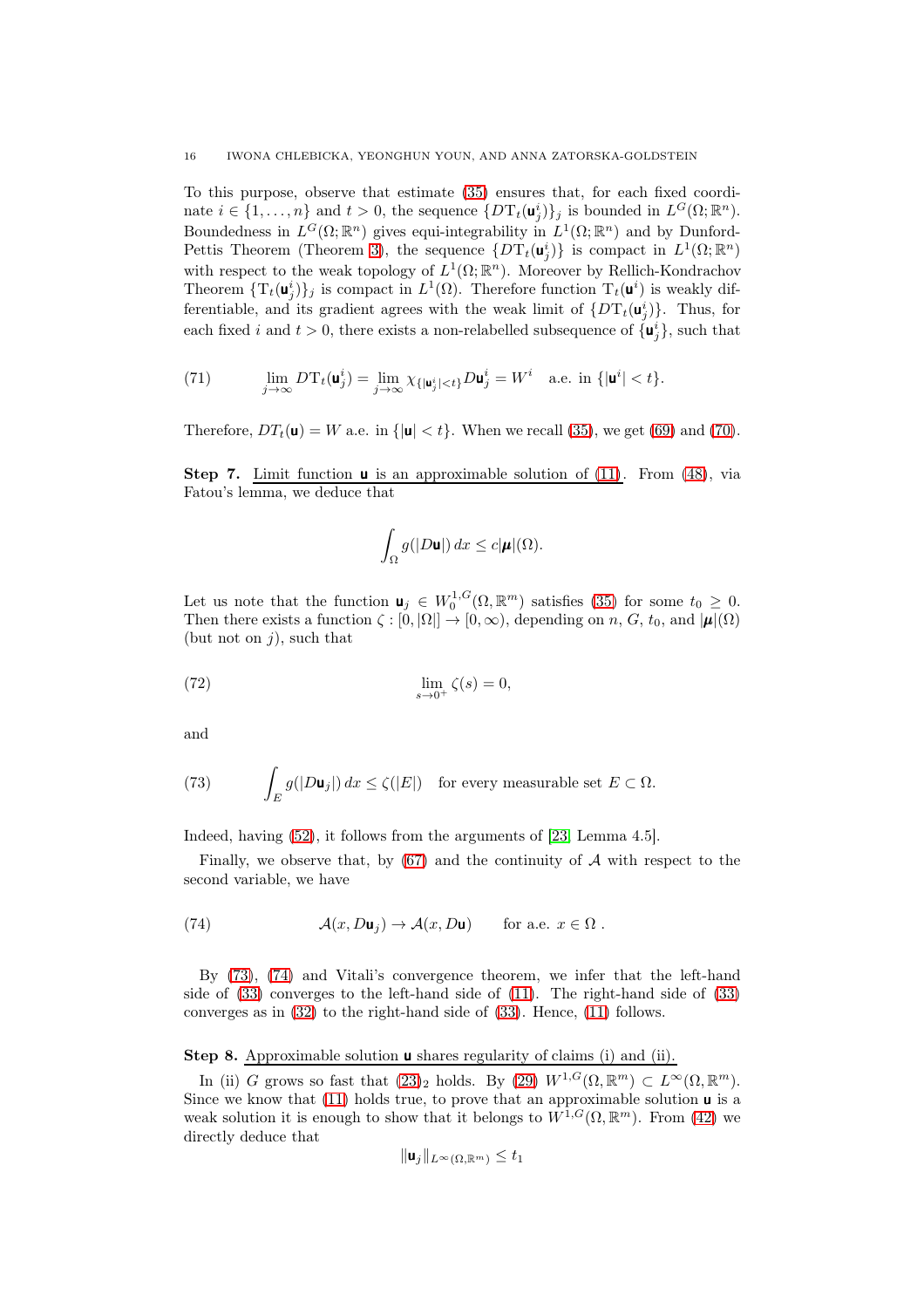with  $t_1$  independent of j. By a priori estimate [\(35\)](#page-9-1) we have

$$
\int_{\Omega} G(|D\mathbf{u}_j|)\,dx = \int_{\{|\mathbf{u}_j|\leq t_1\}} G(|D\mathbf{u}_j|)\,dx \leq Mt_1.
$$

Having [\(58\)](#page-13-4), we get that also

$$
\int_{\Omega} G(|D\mathbf{u}|) dx \le Mt_1
$$

and (ii) follows.

Let us concentrate on (i). We deal with G satisfying  $(23)_1$ . Since  $\mathbf{u}_i$  satisfies [\(37\)](#page-9-2) with constants independent of j and we have convergence in measure  $\mathbf{u}_j \to \mathbf{u}$  from Step 3, it suffices to take  $\sigma = n$  to get

(75) 
$$
|\{|\mathbf{u}| > t\}|\vartheta_n(t/c) \leq c
$$

for a suitable positive constant c and sufficiently large t. Hence,  $|\mathbf{u}| \in L^{\vartheta_n,\infty}(\Omega)$ . Since for  $D\mathbf{u}_j$  inequality [\(51\)](#page-11-5) holds for a suitable M and sufficiently large s with constants independent of j and we have convergence in measure  $\mathbf{u}_i \to \mathbf{u}$  from Step 5, it suffices to take  $\sigma = n$  to get

$$
|\{|D\mathbf{u}| > t\}|\theta_n(t) \le c
$$

for a suitable constant c and sufficiently large t. This implies that  $|D\mathbf{u}| \in L^{\theta_n,\infty}(\Omega)$ .  $\Box$ 

Proof of Theorem [2.](#page-3-2) We follow ideas of [\[10\]](#page-18-7). SOLAs and approximable solutions can be obtained in the same approximating procedure as in Step 1 of the proof of Theorem [1.](#page-3-1) Therefore, they share all properties proven in Steps 2–6 of the same proof.

We concentrate on showing that an approximable solution is a SOLA. For a fixed approximable solution **u** we might construct an approximate sequence  $(\mathbf{u}_i)$  as in Steps 1 of the proof of Theorem [1.](#page-3-1) We start with showing that

(76) 
$$
\{|D{\mathbf{u}}_j|\}
$$
 is a Cauchy sequence in  $L^1(\Omega)$ .

Let us recall that  $\Psi_n$  is defined in [\(13\)](#page-3-0). Writing  $t = G(s)$  in [\(51\)](#page-11-5) and taking  $\sigma = n$ , we have  $\sqrt{2}$ 

<span id="page-16-0"></span>
$$
|\{|D\mathbf{u}_j| > t\}| \leq \frac{c|\boldsymbol{\mu}|(\Omega)^{n'}}{\Psi_n(t)}.
$$

Then for any  $k, m \in \mathbb{N}$ ,

$$
|\{|D{\bf u}_k-D{\bf u}_m|>t\}|\leq |\{|D{\bf u}_k|>t/2\}|+|\{|D{\bf u}_m|>t/2\}|\leq \frac{c|{\pmb \mu}|(\Omega)^{n'}}{\Psi_n(t/2)}.
$$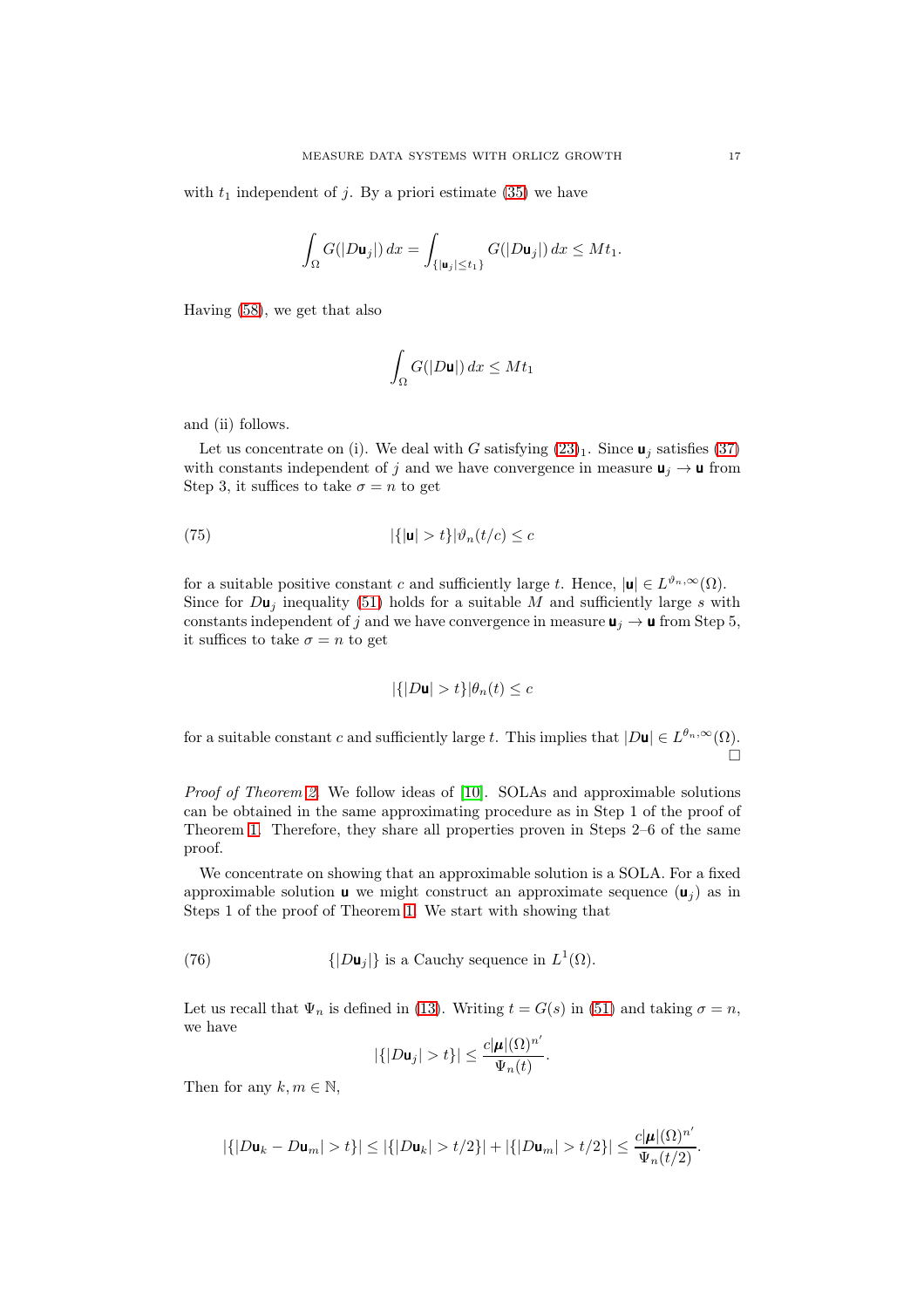### 18 IWONA CHLEBICKA, YEONGHUN YOUN, AND ANNA ZATORSKA-GOLDSTEIN

For any constants  $0 < \varepsilon_0 < M_0$  chosen in a moment,

$$
\int_{\Omega} |D\mathbf{u}_k - D\mathbf{u}_m| dx = \int_0^{\varepsilon_0} |\{|Du_k - Du_m| > t\}| dt + \int_{\varepsilon_0}^{M_0} |\{|Du_k - Du_m| > t\}| dt
$$
  
+ 
$$
\int_{M_0}^{\infty} |\{|Du_k - Du_m| > t\}| dt
$$
  

$$
\leq \varepsilon_0 |\Omega| + M_0 |\{|Du_k - Du_m| > \varepsilon_0\}| + c|\mu| (\Omega)^{n'} \int_{M_0}^{\infty} \frac{1}{\Psi_n(t)} dt.
$$

For any  $\varepsilon > 0$ , we now take  $M_0$  large enough to make the last integral less than  $\varepsilon$ due to [\(13\)](#page-3-0). Taking  $\varepsilon_0 = \varepsilon/(1 + |\Omega|)$  and then using [\(58\)](#page-13-4), we conclude [\(76\)](#page-16-0).

By similar calculations as in Step 5, we see

$$
|\{|A(x,D\mathbf{u}_k)-A(x,D\mathbf{u}_m)|>t\}|
$$
  
\n
$$
\leq |\{|D\mathbf{u}_k|>\tau\}|+|\{|D\mathbf{u}_m|>\tau\}|+|\{|\mathbf{u}_k-\mathbf{u}_m|>\delta\}|
$$
  
\n
$$
+|\{| \mathbf{u}_k-\mathbf{u}_m|\leq \delta, |D\mathbf{u}_k|\leq \tau, |D\mathbf{u}_m|\leq \tau, |A(x,D\mathbf{u}_k)-A(x,D\mathbf{u}_m)|>t\}|,
$$

where the last term can be controlled by  $\delta$  as in [\(65\)](#page-14-0). Here, we also have to use the monotonicity of the operator A. Therefore, we discover that  $\{\mathcal{A}(x, D\mathbf{u}_j)\}_j$  is a Cauchy sequence in measure.

Then we have

$$
\int_{\Omega} |A(x, D\mathbf{u}_{k}) - A(x, D\mathbf{u}_{m})| dx
$$
\n=
$$
\int_{0}^{\varepsilon_{0}} |\{|A(x, D\mathbf{u}_{k}) - A(x, D\mathbf{u}_{m})| > t\}| dt
$$
\n+
$$
\int_{\varepsilon_{0}}^{M_{0}} |\{|A(x, D\mathbf{u}_{k}) - A(x, D\mathbf{u}_{m})| > t\}| dt
$$
\n+
$$
\int_{M_{0}}^{\infty} |\{|A(x, D\mathbf{u}_{k}) - A(x, D\mathbf{u}_{m})| > t\}| dt
$$
\n
$$
\leq \varepsilon_{0} |\Omega| + M_{0} |\{|A(x, D\mathbf{u}_{k}) - A(x, D\mathbf{u}_{m})| > \varepsilon_{0}\}|
$$
\n+
$$
\int_{M_{0}}^{\infty} |\{g(|D\mathbf{u}_{k}|) + b(x) > t/2\}| dx + \int_{M_{0}}^{\infty} |\{g(|D\mathbf{u}_{m}|) + b(x) > t/2\}| dx
$$
\n
$$
\leq \varepsilon_{0} |\Omega| + M_{0} |\{|A(x, D\mathbf{u}_{k}) - A(x, D\mathbf{u}_{m})| > \varepsilon_{0}\}| + 2 \int_{M_{0}}^{\infty} |\{b(x) > t/4\}| dx
$$
\n+
$$
\int_{M_{0}}^{\infty} |\{g(|D\mathbf{u}_{k}|) > t/4\}| dx + \int_{M_{0}}^{\infty} |\{g(|D\mathbf{u}_{m}|) > t/4\}| dx
$$
\n
$$
\leq \varepsilon_{0} |\Omega| + M_{0} |\{|A(x, D\mathbf{u}_{k}) - A(x, D\mathbf{u}_{m})| > \varepsilon_{0}\}| + \frac{8}{M_{0}} \int_{\{b(x) > M_{0}/4\}} b(x) dx
$$
\n+
$$
\int_{M_{0}}^{\infty} |\{g(|D\mathbf{u}_{k}|) > t/4\}| dx + \int_{M_{0}}^{\infty} |\{g(|D\mathbf{u}_{m}|) > t/4\}| dx
$$

Using [\(52\)](#page-12-0), we can make the last line on the right-most-side to be as small as we want by taking  $t$  large enough. Moreover, the last integral in the second last line converges to 0 as  $M_0 \to \infty$ , so this term can also be made arbitrarily small. We may take  $\varepsilon_0 = \varepsilon/|\Omega|$  and then use the fact that  $\{\mathcal{A}(x, D\mathbf{u}_i)\}\$ is a Cauchy sequence in measure to make the remaining term small. In the end, we get that  $\{A(x, D_{\mathbf{u}_i})\}_i$ is a Cauchy sequence in the sense of  $L^1$ -convergence having a limit as in [\(74\)](#page-15-1).  $\Box$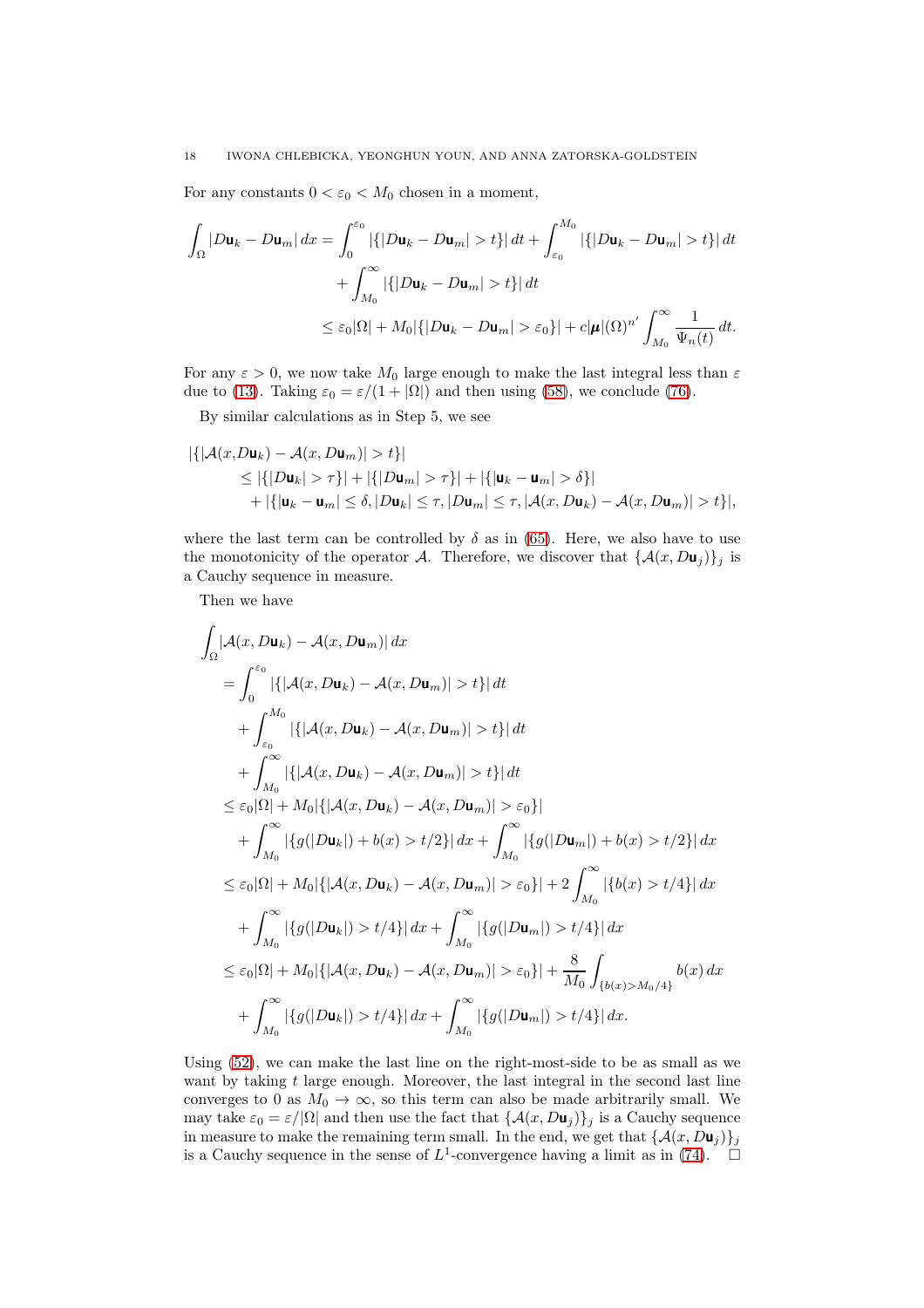## **ACKNOWLEDGEMENTS**

I. Chlebicka is supported by NCN grant no. 2019/34/E/ST1/00120. A. Zatorska-Goldstein is supported by NCN grant no. 2019/33/B/ST1/00535. Y. Youn is supported by NRF grant no. 2020R1C1C1A01009760.

#### **REFERENCES**

- <span id="page-18-21"></span>[1] R. A. Adams and J. J. F. Fournier. Sobolev spaces, volume 140 of Pure and Applied Mathematics. Elsevier/Academic Press, Amsterdam, second edition, 2003.
- <span id="page-18-22"></span>[2] A. Alberico and A. Cianchi. Differentiability properties of Orlicz-Sobolev functions. Ark. Mat. 43:1–28, 2005.
- <span id="page-18-2"></span>[3] A. Alberico, I. Chlebicka, A. Cianchi, and A. Zatorska-Goldstein. Fully anisotropic elliptic problems with minimally integrable data. Calc. Var. PDE, 58:186, 2019.
- <span id="page-18-12"></span>[4] A. Kh. Balci, A. Cianchi, L. Diening, V. Maz'ya. A pointwise differential inequality and second-order regularity for nonlinear elliptic systems. [arXiv:2102.09423.](http://arxiv.org/abs/2102.09423)
- <span id="page-18-6"></span>[5] P. Baroni. Riesz potential estimates for a general class of quasilinear equations. Calc. Var. Partial Differential Equations, 53(3-4):803–846, 2015.
- <span id="page-18-16"></span>[6] L. Beck, G. Mingione, Lipschitz bounds and non-uniform ellipticity. Comm. Pure Appl. Math. 73(5):944–1034, 2020.
- <span id="page-18-0"></span>[7] P. Bénilan, L. Boccardo, T. Gallouët, R. Gariepy, M. Pierre, and J.-L. Vázquez. An L<sup>1</sup>-theory of existence and uniqueness of solutions of nonlinear elliptic equations. Ann. Scuola Norm. Sup. Pisa Cl. Sci. (4), 22(2):241–273, 1995.
- <span id="page-18-1"></span> $\overline{L}$ . Boccardo and T. Gallouët. Nonlinear elliptic and parabolic equations involving measure data. J. Funct. Anal. 87(1):149–169, 1989.
- [9] D. Breit, A. Cianchi, L. Diening, T. Kuusi and S. Schwarzacher. Pointwise Calderón–Zygmund gradient estimates for the p-Laplace system. J. Math. Pures Appl. 114:146–190, 2018.
- <span id="page-18-7"></span>[10] S.-S. Byun, N. Cho, and Y. Youn. Existence and regularity of solutions for nonlinear measure data problems with general growth. Calc. Var. Partial Differential Equations 60(2):80, 2021.
- <span id="page-18-13"></span>[11] S.-S. Byun and Y. Youn. Potential estimates for elliptic systems with subquadratic growth. J. Math. Pures Appl. 131(9):193–224, 2019.
- [12] P. Celada and J. Ok. Partial regularity for non-autonomous degenerate quasi-convex functionals with general growth. Nonlinear Anal. 194:111473, 2020.
- <span id="page-18-19"></span>[13] I. Chlebicka. A pocket guide to nonlinear differential equations in Musielak–Orlicz spaces. Nonl. Analysis, 175:1–27, 2018.
- <span id="page-18-8"></span><span id="page-18-3"></span>[14] I. Chlebicka. Gradient estimates for problems with Orlicz. Nonl. Analysis, 194:111364, 2020.
- [15] I. Chlebicka. Measure data elliptic problems with generalized Orlicz growth. [arXiv:2006.02172.](http://arxiv.org/abs/2006.02172)
- <span id="page-18-9"></span>[16] I. Chlebicka. Regularizing effect of the lower-order terms in elliptic problems with Orlicz growth. Israel J. Math. Analysis, 236(2):967–1000, 2020.
- <span id="page-18-17"></span>[17] I. Chlebicka, C. De Filippis, and L. Koch. Boundary regularity for manifold constrained  $p(x)$ -harmonic maps. J. London Math. Soc. to appear.
- <span id="page-18-4"></span>[18] I. Chlebicka, F. Giannetti, and A. Zatorska-Goldstein. Elliptic problems in the Orlicz setting without growth restrictions with measure or  $L^1$  data. J. Math. Anal. Appl. 479(1):185–213, 2019.
- <span id="page-18-10"></span>[19] I. Chlebicka, F. Giannetti, and A. Zatorska-Goldstein. Wolff potentials and local behaviour of solutions to measure data elliptic problems with Orlicz growth [arXiv:2006.02172.](http://arxiv.org/abs/2006.02172)
- <span id="page-18-20"></span>[20] I. Chlebicka, Y. Youn, and A. Zatorska-Goldstein. Wolff potentials and measure data vectorial problems with Orlicz growth, [arXiv:2102.09313.](http://arxiv.org/abs/2102.09313)
- [21] I. Chlebicka and A. Zatorska-Goldstein. Generalized superharmonic functions with strongly nonlinear operator. Potential Analysis doi:10.1007/s11118-021-09920-5, [arXiv:2005.00118.](http://arxiv.org/abs/2005.00118)
- <span id="page-18-14"></span>[22] A. Cianchi and V. Maz'ya. Global boundedness of the gradient for a class of nonlinear elliptic systems. Arch. Ration. Mech. Anal. 212(1):129–177, 2014.
- <span id="page-18-5"></span>[23] A. Cianchi and V. Maz'ya. Quasilinear elliptic problems with general growth and merely integrable, or measure, data. Nonlinear Anal., 164:189–215, 2017.
- <span id="page-18-15"></span>[24] A. Cianchi and S. Schwarzacher. Potential estimates for the p-Laplace system with data in divergence form. J. Differential Equations 265(1):478–499, 2018.
- <span id="page-18-11"></span>[25] G. Cupini, F. Leonetti, and E. Mascolo, Existence of weak solutions for elliptic systems with p,q-growth. Ann. Acad. Sci. Fenn. Math. 40(2):645–658, 2015.
- <span id="page-18-18"></span>[26] C. De Filippis. On the regularity of the  $\omega$ -minima of  $\phi$ -functionals. Nonlinear Anal. 194:111464, 2020.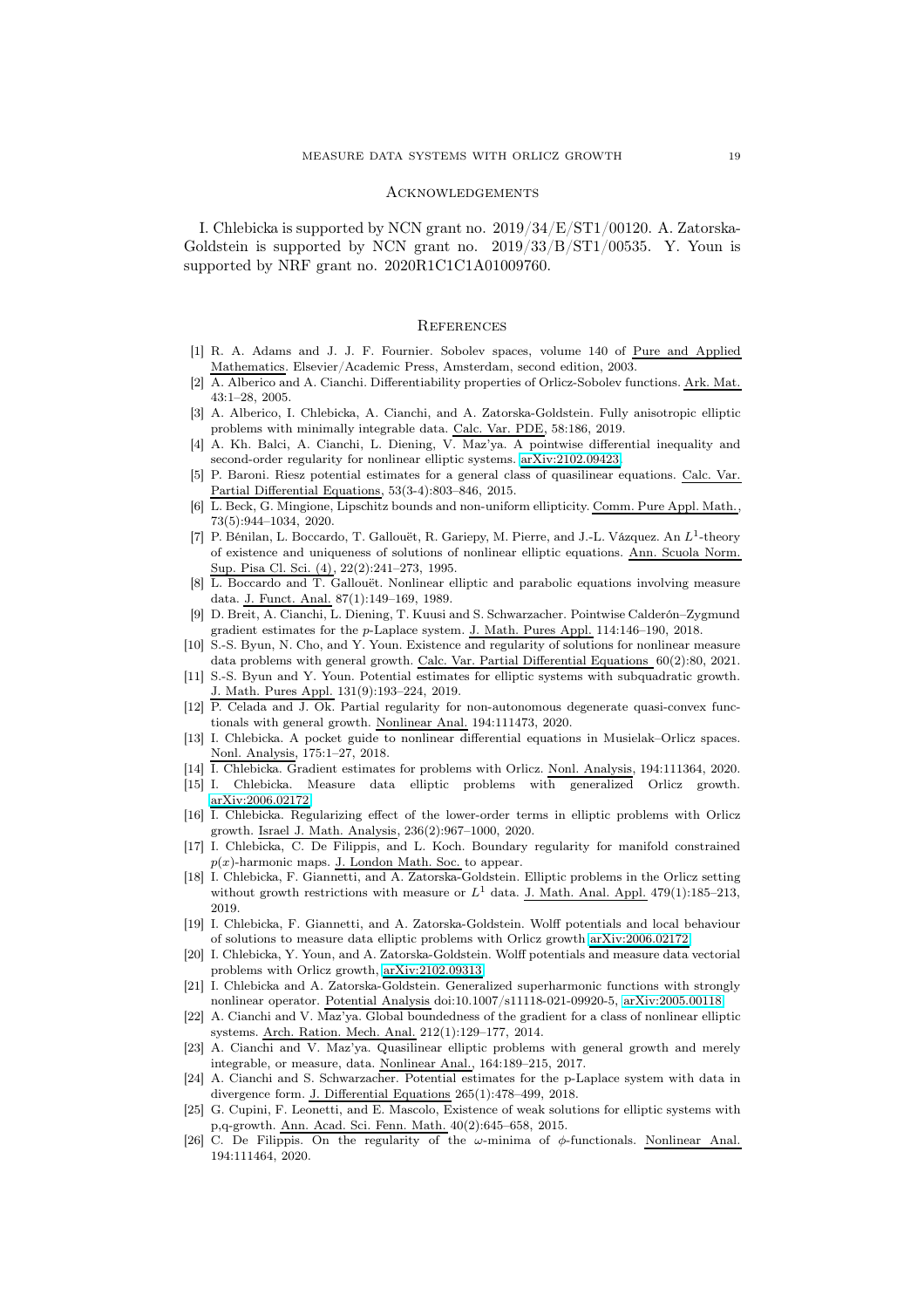- <span id="page-19-23"></span><span id="page-19-17"></span>[27] C. De Filippis. Quasiconvexity and partial regularity via nonlinear potentials. [arXiv:2105.00503.](http://arxiv.org/abs/2105.00503)
- <span id="page-19-18"></span>[28] C. De Filippis and F. Leonetti. Uniform ellipticity and (p,q)-growth. J. Math. Anal. Appl. 501(1):124451, 2021.
- [29] C. De Filippis and G. Mingione. Lipschitz bounds and nonautonomous integrals. Arch. Ration. Mech. Anal. to appear.
- <span id="page-19-12"></span>[30] L. Diening and F. Ettwein. Fractional estimates for non-differentiable elliptic systems with general growth. Forum Math., 20(3):523–556, 2008.
- <span id="page-19-13"></span>[31] T. Di Marco and P. Marcellini. A-priori gradient bound for elliptic systems under either slow or fast growth conditions. Calc. Var. Partial Differential Equations, 59(4):120, 2020.
- <span id="page-19-8"></span>[32] G. Dolzmann, N. Hungerbühler, and S. Müller. The p-harmonic system with measure-valued right hand side. Ann. Inst. H. Poincaré Anal. Non Linéaire 14:353–364, 1997.
- [33] G. Dolzmann, N. Hungerbühler, and S. Müller. Uniqueness and maximal regularity for nonlinear elliptic systems of n-Laplace type with measure valued right hand side. J. Reine Angew. Math. 520:1–35, 2000.
- <span id="page-19-9"></span>[34] G. Dolzmann, N. Hungerbühler, and S. Müller. Non-linear elliptic systems with measurevalued right hand side. Math. Z. 226(4):545–574, 1997.
- <span id="page-19-4"></span>[35] G. Dong and Z. Shi. An existence theorem for weak solutions for a class of elliptic partial differential systems in Orlicz spaces. Nonlinear Anal. 68(4):1037–1042, 2008.
- <span id="page-19-5"></span>[36] M. Fuchs and J. Reuling. Nonlinear elliptic systems involving measure data. Rend. Mat. (7) 15:311–319, 1995.
- <span id="page-19-1"></span>[37] J.-P. Gossez. Nonlinear elliptic boundary value problems for equations with rapidly (or slowly) increasing coefficients. Trans. Amer. Math. Soc., 190:163–205, 1974.
- <span id="page-19-24"></span>[38] D. Kinderlehrer, G. Stampacchia, An Introduction to Variational Inequalities and Their Applications, Pure Appl. Math., vol. 88, Academic Press, New York, London, 1980.
- <span id="page-19-21"></span>[39] M. A. Krasnosel'skiĭ and Ya. B. Rutickiĭ. Convex functions and Orlicz spaces. P. Noordhoff Ltd., Groningen, 1961.
- <span id="page-19-19"></span>[40] T. Kuusi and G. Mingione. Nonlinear potential theory of elliptic systems. Nonlinear Anal. 138:277–299, 2016.
- <span id="page-19-15"></span><span id="page-19-14"></span>[41] T. Kuusi and G. Mingione. Partial regularity and potentials. J. Éc. polytech. Math. 3:309–363, 2016.
- [42] T. Kuusi and G. Mingione. Vectorial nonlinear potential theory. J. Eur. Math. Soc. (JEMS) 20(4):929–1004, 2018.
- <span id="page-19-10"></span>[43] F. Leonetti, P. V. Petricca. Anisotropic elliptic systems with measure data. Ricerche Mat. 54(2005)(2):591–595, 2006.
- [44] F. Leonetti, P. V. Petricca. Existence for some vectorial elliptic problems with measure data. Riv. Mat. Univ. Parma 7(5):33–46, 2006.
- [45] F. Leonetti, P. V. Petricca. Elliptic systems with measure data. Ric. Mat. 63(1):157–168, 2014.
- [46] F. Leonetti, E. Rocha, V. Staicu. Quasilinear elliptic systems with measure data. Nonlinear Anal. 154:210–224, 2017.
- <span id="page-19-11"></span>[47] F. Leonetti, E. Rocha, V. Staicu. Smallness and cancellation in some elliptic systems with measure data. J. Math. Anal. Appl. 465(2):885–902, 2018.
- <span id="page-19-6"></span>[48] J. L. Lewis. On very weak solutions of certain elliptic systems. Comm. Partial Differential Equations 18:1515–1537, 1993.
- <span id="page-19-2"></span>[49] G. M. Lieberman. The natural generalization of the natural conditions of Ladyzhenskaya and Ural'tseva for elliptic equations. Comm. Partial Differential Equations, 16(2-3):311–361, 1991.
- <span id="page-19-20"></span>[50] P. Marcellini, Anisotropic and p, q-nonlinear partial differential equations. Rend. Fis. Acc. Lincei 31:295–301, 2020.
- <span id="page-19-16"></span>[51] P. Marcellini. Everywhere regularity for a class of elliptic systems without growth conditions. Annali Della Scuola Normale di Pisa 23:1–25, 1996.
- [52] P. Marcellini and G. Papi. Nonlinear elliptic systems with general growth. J. Differ. Equ. 221(2):412–443, 2006.
- <span id="page-19-7"></span>[53] J. M. Rakotoson. Generalized solutions in a new type of sets for problems with measure data. Differential Integral Equations 6:27–36, 1993.
- <span id="page-19-22"></span>[54] M. M. Rao and Z. D. Ren. Theory of Orlicz spaces, volume 146 of Monographs and Textbooks in Pure and Applied Mathematics. Marcel Dekker, Inc., New York, 1991.
- <span id="page-19-0"></span>[55] J. Serrin. Pathological solutions of elliptic differential equations. Ann. Scuola Norm. Sup. Pisa 18(3):385–387, 1964.
- <span id="page-19-3"></span>[56] G. Talenti. Nonlinear elliptic equations, rearrangements of functions and Orlicz spaces. Ann. Mat. Pura Appl. (4) 120:159–184, 1979.